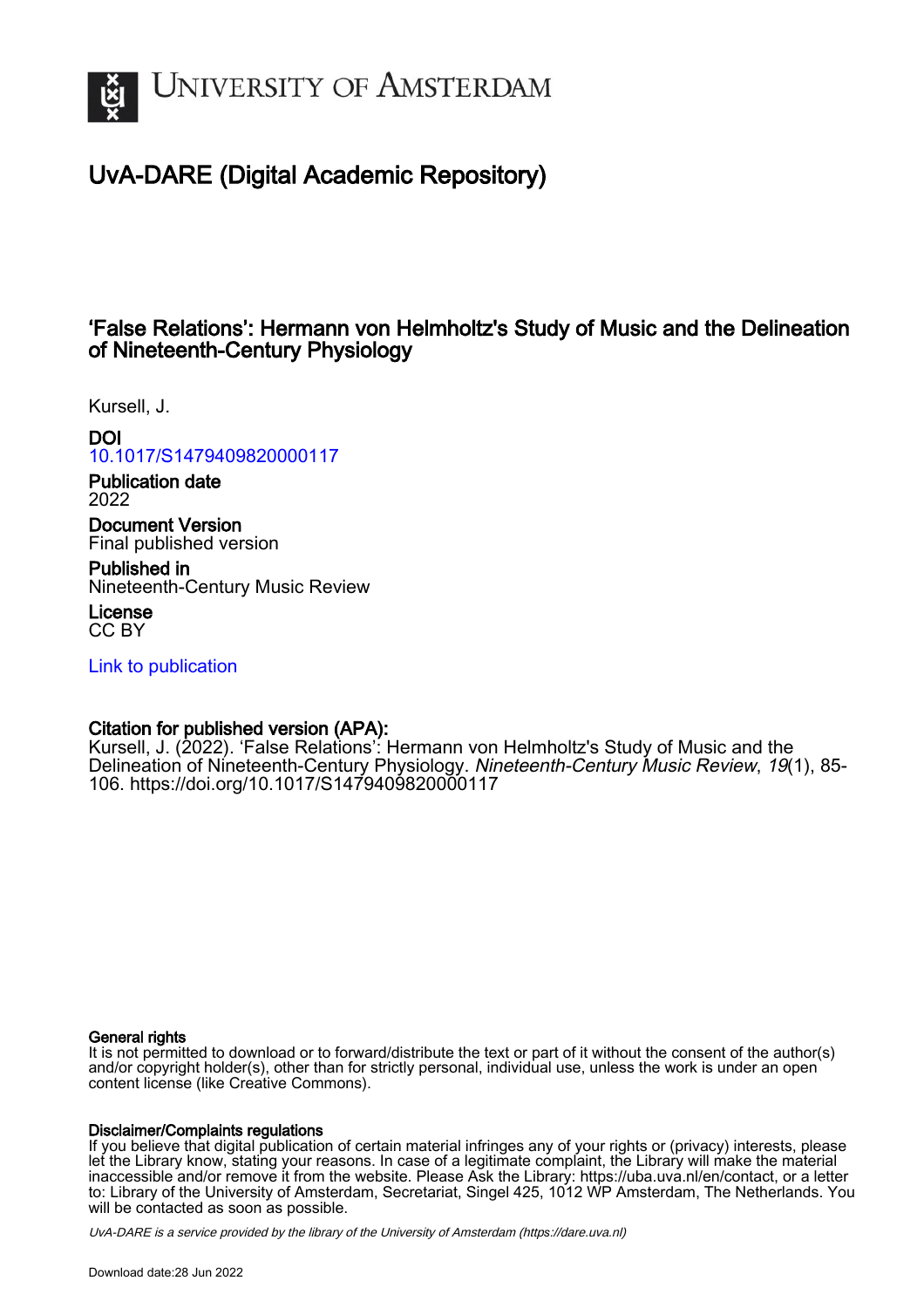Nineteenth-Century Music Review, 19 (2022), pp 85–106 © The Author(s), 2020. Published by Cambridge University Press. This is an Open Access article, distributed under the terms of the Creative Commons Attribution licence (<http://creativecommons.org/licenses/by/4.0/>), which permits unrestricted re-use, distribution, and reproduction in any medium, provided the original work is properly cited. doi:[10.1017/S1479409820000117](https://doi.org/10.1017/S1479409820000117) First published online 14 October 2020

# 'False Relations': Hermann von Helmholtz's Study of Music and the Delineation of Nineteenth-Century Physiology

Julia Kursell University of Amsterdam Email: [j.j.e.kursell@uva.nl](mailto:j.j.e.kursell@uva.nl)

This article discusses the delineation between physiology and music theory in Hermann von Helmholtz's On the Sensations of Tone as a Physiological Basis for the Theory of Music (1863). It takes the phenomenon of 'false relations' as a point of departure to question the methodology Helmholtz devised to study music and hearing. The key to understanding this experimental method is the concept of 'controlled deviation', which is substantiated in two main sections. After providing some background information on the history of music theory, the first section explores 'false relations' within the context of physiological experimentation and hydrodynamics, the two most important areas of Helmholtz's scientific research. The second section of the article is centred on the experimental methods of Helmholtz as used in his investigation of vision and hearing. More specifically, it introduces notions of distortion, defamiliarization and deviation to distinguish levels of physiology that relate to the body and to cognition. As it turns out, music posed specific problems for the researcher. Beyond the ephemerality of sound, the malleability of hearing and of musical aesthetics proved even more of an obstacle for controlled experimentation. The article concludes with a discussion of Hugo Riemann, who continued to explore the central finding of Helmholtz, namely that the rules of music change due to the habits of the listener.

#### Introduction

Hermann von Helmholtz concludes his book On the Sensations of Tone as a Physiological Basis for the Theory of Music (1863) with the following remark: 'It appears to me that I have carried [my work] as far as the physiological properties of the sensation of hearing exercise a direct influence on the construction of a musical system, that is, as far as the work especially belongs to natural philosophy'.<sup>1</sup>

I wish to thank the editor of this collection of articles, Mark A. Pottinger, for his immense

Hermann L.F. Helmholtz, On the Sensations of Tone as a Physiological Basis for the Theory of Music, trans. by Alexander J. Ellis (London: Longmans, Green, 1875): 577. For the German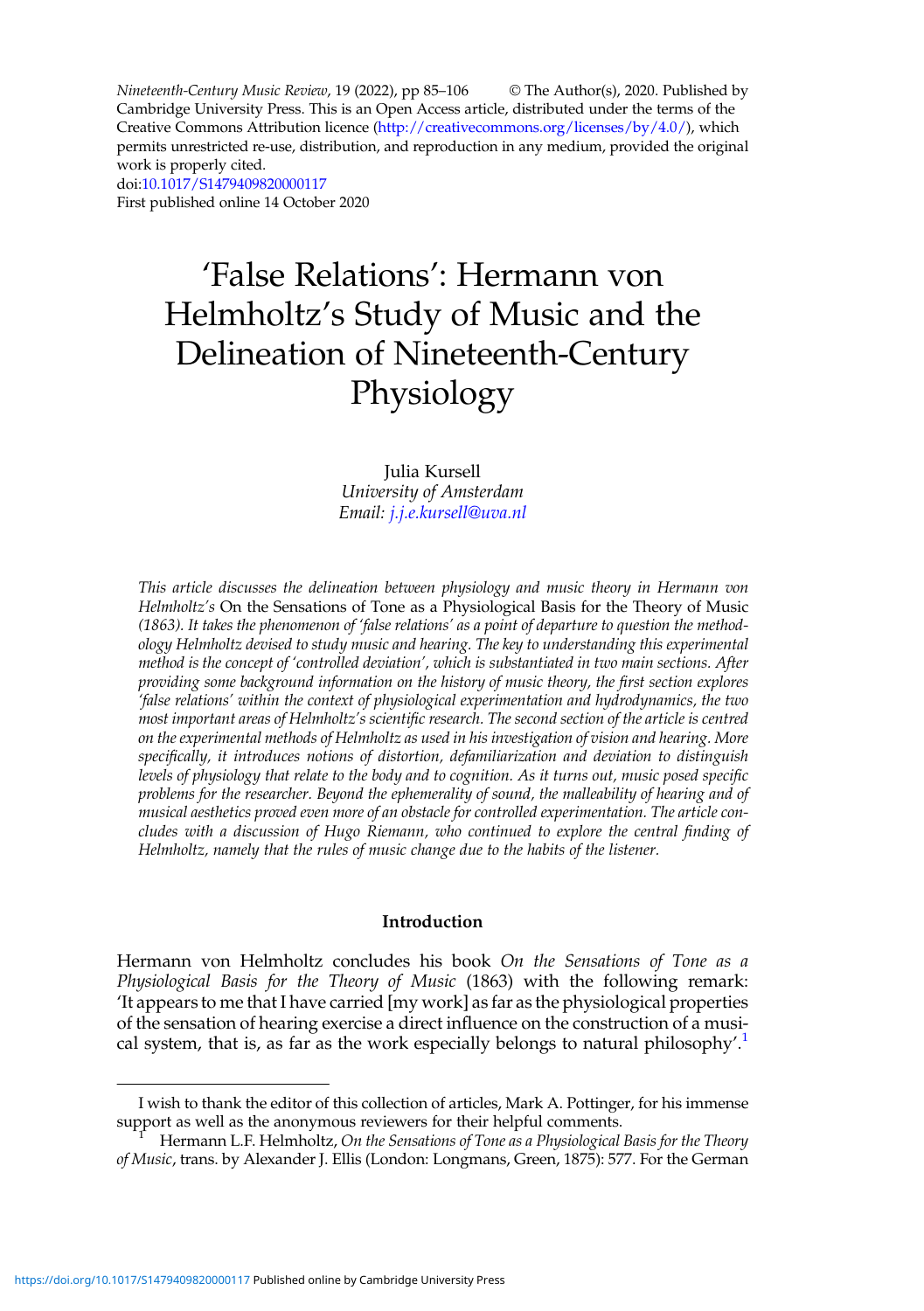Others after him would have to answer how music can arouse emotions and feelings of aesthetic pleasure in the listener. Declaring himself 'too much of an amateur', he preferred the 'safe ground'<sup>2</sup> of the natural sciences.

When this passage was written, there had been a major change in the relationship between physiology and medicine. Physiology, defined in the Oxford English Dictionary as 'the branch of science that deals with the normal functioning of living organisms and their systems and organs', now took the lead in a process of 'scientification' of the life sciences, including medicine. French historical epistemologists Michel Foucault and Georges Canguilhem have delineated this shift. According to Foucault, it manifested itself in the 'effort to define a physiology of the morbid phenomenon'.<sup>3</sup> Disease began to be understood as traceable and measurable, and physiology became the frame of reference to carry out this investigation. Physiology, in turn, adopted experimentation as the main methodological tool. As Canguilhem argues, this paved the way for the formation of 'authentically biological concepts'.<sup>4</sup> Thus, rather than speculating about the various functions of the organs that anatomists detected through post-mortem dissection, physiologists now were able to reproduce and manipulate genuine physiological phenomena through laboratory experimentation. Physiology eventually obtained the status of a laboratory-based science, which provided a model for other life sciences.

Although Helmholtz received training as a military surgeon, his contributions to the 'scientification' of medicine took place in experimental physiology rather than in actual medical care. Unable to do much for his patients, he escaped into the laboratory whenever he could. During his service as army medical doctor, which he had to complete in order to pay back the full cost of his education, he joined a group of young scholars who pushed the development of physiology towards experimentation, seeking to bring it as close as possible to the standards and methods of the natural sciences. This 'bunch of twenty-somethings without position or recognition<sup>15</sup> were the founders of the Berlin Physical Society (Physikalische Gesellschaft zu Berlin). They attempted to explain nature, including bodily functions, through physics and chemistry, and not through notions of a specific life force.<sup>6</sup>

In 1848, thanks to the intervention of Alexander von Humboldt, Helmholtz was freed from his military service and accepted a position as a teacher of anatomy at the Berlin Academy of the Arts. Further positions as professor of physiology were soon to follow. Helmholtz's invention in 1851 of the ophthalmoscope, a device

original, see H. Helmholtz, Die Lehre von den Tonempfindungen als physiologische Grundlage für die Theorie der Musik (Braunschweig: F. Vieweg, 1863): 560: 'Ich schliesse hiermit meine Arbeit. So viel ich übersehe, habe ich sie so weit fortgeführt, als die physiologischen Eigenthümlichkeiten der Gehörempfindung einen directen Einfluss auf die Construction des musikalischen Systems ausüben, so weit als die Arbeit hauptsächlich einem

<sup>&</sup>lt;sup>2</sup> Helmholtz, On the Sensations of Tone, 578.<br><sup>3</sup> Michel Foucault, The Birth of the Clinic: An Archeology of Medical Perception (London: Routledge, 1973): 188.

<sup>&</sup>lt;sup>4</sup> Georges Canguilhem, 'Experimentation in Animal Biology', in Knowledge of Life, ed. Paola Marrati and Todd Meyers, trans. Stefanos Geroulanos and Daniela Ginsburg<br>(New York: Fordham University Press, 2008): 6.

M. Norton Wise, Aesthetics, Industry, and Science: Hermann von Helmholtz and the Berlin Physical Society (Chicago: University of Chicago Press, 2018): ix.<br><sup>6</sup> For a general biography of Helmholtz's life and career see David Cahan, *Helmholtz:* 

A Life in Science(Chicago: University of Chicago Press, 2018); on Helmholtz's medical studies and his rejection of vitalism, see, in particular, 39–53.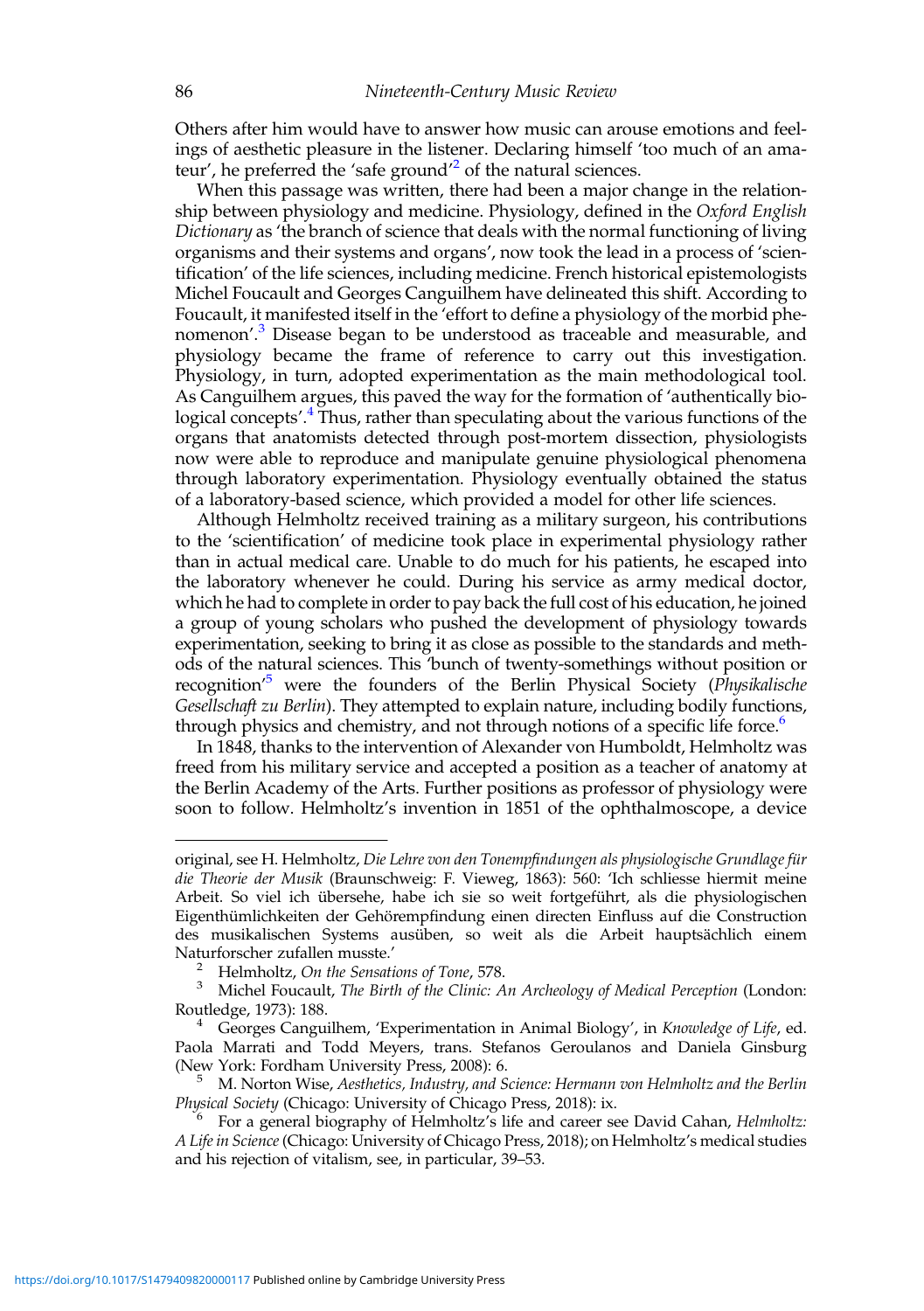used to examine the interior surface of the eye, distinguished him as a competent sensory physiologist, whereupon he was entrusted with the authorship of a volume on 'physiological optics' for a handbook series on physics by the Leipzig-based publisher Voss.

From Königsberg, where Helmholtz was appointed professor of physiology in 1849, he moved on to Bonn in 1855 to become professor of physiology and anatomy. Unhappy with the research conditions and the inferior state of his laboratory, he turned to a new topic and delved into the study of hearing. After leaving Bonn, he arrived at Heidelberg University (1858–71), where he finalized two lengthy treatises: one on vision and one on hearing. On the Sensations of Tone came out in 1863, while the Treatise on Physiological Optics (Handbuch der physiologischen Optik) was published in 1867. He was eventually called back to Berlin in 1871 to the chair of physics at the University of Berlin. There he became president of the Physikalische Gesellschaft in 1878 – one year after his final revision of On the Sensations of Tone – and initiator and first president of the Physikalisch-Technische Reichsanstalt (State Institute of Physics and Technology) in 1888. He died in 1894. In his posthumously published lectures while at the University of Berlin, physiology is never mentioned.

The shift in the life sciences towards experimentation also put the supposed relationship between the arts and the sciences up for discussion, as Helmholtz's opening remark in the preface to On the Sensations of Tone demonstrates:

In the present work an attempt will be made to form a connection between the boundaries of two sciences which, although drawn together by many natural relations, have hitherto remained sufficiently distinct – the boundaries of physical and physiological acoustics on the one side, and of musical science and esthetics on the other.<sup>7</sup>

The claim in fact anticipated a division that was not yet so securely defined. Neither 'physical and physiological acoustics', nor 'musical science and esthetics' were as rigidly delineated as Helmholtz suggested. Helmholtz in fact contributed to the separation of these fields as we know them today.<sup>8</sup> He systematized the knowledge on acoustics with unprecedented rigor, using the term 'Musikwissenschaft' for the first time in the same sense that it would acquire through the foundation of the journal Vierteljahrsschrift für Musikwissenschaft by Guido Adler, Friedrich Chrysander and Philipp Spitta in 1885. Most importantly, Helmholtz criticized the fact that prior to his work the role of the human body was not explored in relation to understanding sound. Sound is what we hear, he argued. As such, it is a product of the body, not a specific kind of vibration that the body only channels to the mind. As a consequence, music depended on the body as well. Helmholtz therefore considered sensory physiology the one field

Helmholtz, On the Sensations of Tone, 1. Unable to draw upon a university discipline that dealt with music, Alexander Ellis translated 'Musikwissenschaft' aptly as 'musical science'.

 $8$  In a similar way, he re-defined and then distributed the terms in the debate about nativism and empiricism, as historian of science Richard L. Kremer has shown, see his 'Innovation through Synthesis: Helmholtz and Color Research', in Hermann von Helmholtz and the Foundations of Nineteenth-Century Science, ed. David Cahan (Berkeley: University of California Press, 1993): 205–58.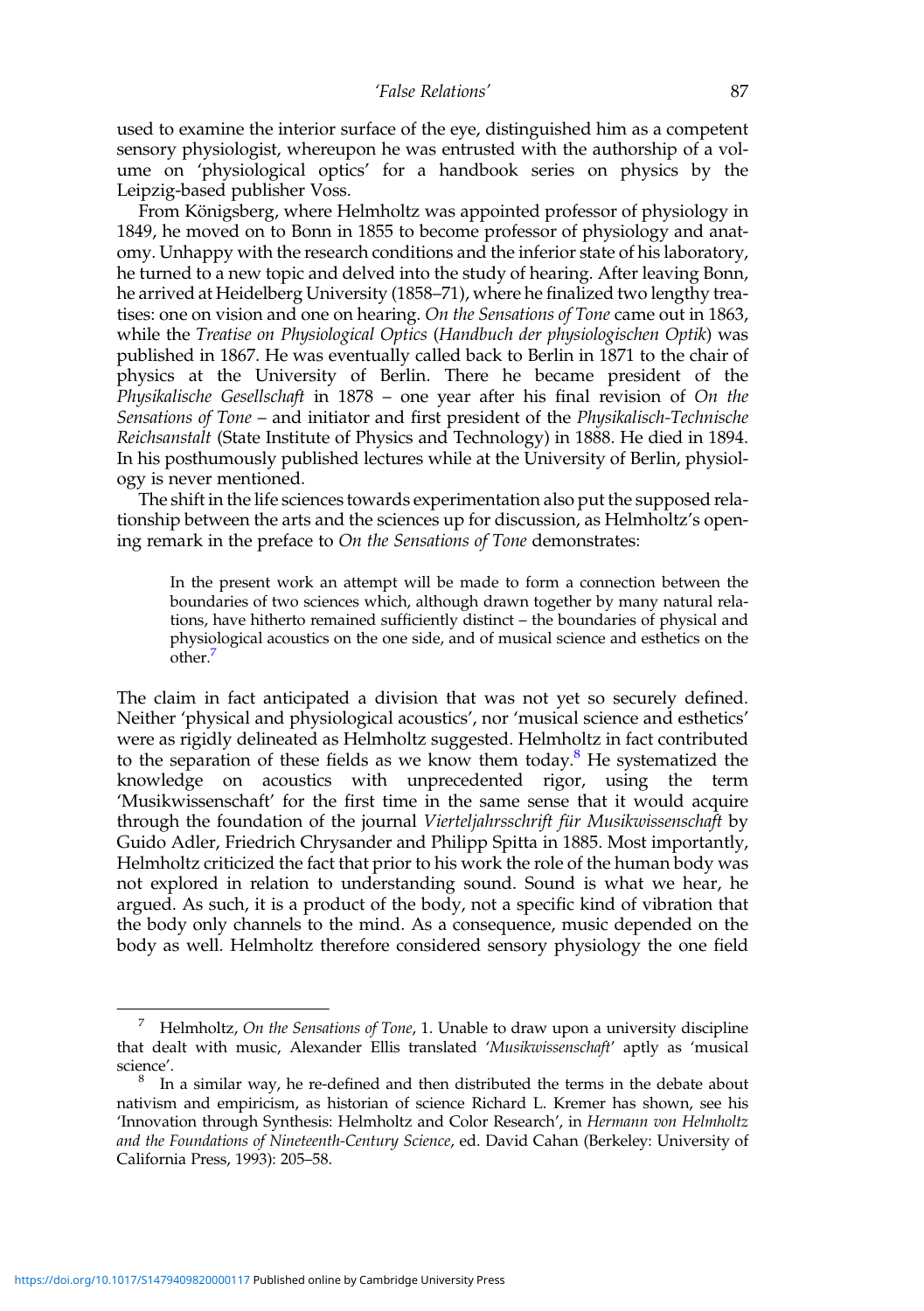that could successfully grasp the body's role in defining sound and thus, to a certain extent, music.

Helmholtz's introduction of the body into musical discourse needs to be accompanied with some cautioning remarks. First, the body, of course, figured prominently in earlier notions of music and auditory sensation. Eighteenth-century concepts of the continuous chain of unique bodies that touch one another – for example, from the string to the key to the body of the player – placed emphasis on bodily aspects within music. Vibration was also seen as part of that continuity, and it extended to the nerves that were equally conceived of as vibrating in this older physiology of musical sound and hearing.<sup>9</sup> Auditory physiology, however, stagnated for almost half a century after anatomists abolished the concept of vibrating nerves, without developing a new hypothesis for the process of hearing.<sup>10</sup> Parallel to this insecurity in auditory physiology, musical aesthetics rejected the idea that listening could be explained through medical knowledge of the body.<sup>11</sup>

A second cautionary remark needs to be made on the fact that Helmholtz did not investigate 'music for music's sake'. Music theory, although figuring prominently in the title of his book, was incompatible with the epistemic structure of physiology as a natural science. As Carl Dahlhaus has argued, music theory is a system only in the sense that it imposes a set of rules. Rather than appealing to reason or natural laws, music theory then resorts to conventional (or, in the words of Dahlhaus, 'dogmatic') rules.<sup>12</sup> Although Helmholtz took it upon himself to investigate how music is heard – as opposed to his treatise on optics, On the Sensations of Tone was not commissioned – it was not his main goal to explain music through knowledge of the body. Instead, the book is part of a larger enterprise in sensory physiology. That enterprise stretches from his first investigations in nerve physiology, which showed that nerve impulse propagation is too slow to match with the fine-grained differences in frequency that hearing is able to perform, up to the paper on 'Facts in Perception' from 1878, in which he argued that the perception of the outside world consisted in processing the data that the body produces on the basis of a structural analogy.<sup>13</sup> Music, for its part, helped Helmholtz investigate

<sup>9</sup> On this see the excellent summaries in Wolfgang Scherer, Klavier-Spiele. Die Psychotechnik der Klaviere im 18. und 19. Jahrhundert (Munich: Fink, 1989); Caroline Welsh, 'Die "Stimmung" im Spannungsfeld zwischen Natur- und Geisteswissenschaften: Ein Blick auf deren Trennungsgeschichte aus der Perspektive einer Denkfigur', NTM. Zeitschrift für Geschichte der Wissenschaften, Technik und Medizin 17 (2009): 135–69; ead., 'Nerven – Saiten – Stimmung; Zur Karriere einer Denkfigur zwischen Musik und<br>Wissenschaft 1750–1850', Berichte zur Wissenschaftsgeschichte 31/2 (2008): 113–29.

 $10$  For a historical overview of physiological concepts of hearing from early modernity up to Helmholtz and on the stagnation in hypothesis formation in relation to, for instance, Xavier Bichat's theory of continuous tissues and Antonio Scarpa's anatomical description of the organ of hearing, see Julia Kursell, Epistemologie des Hörens: Helmholtz' physiologische Grundlegung der Musiktheorie (Paderborn: Fink, 2018): especially 212–19.<br><sup>11</sup> See on this James Kennaway, 'Music and the Body in the History of Medicine', in The

Oxford Handbook of Music and the Body, ed. Youn Kim and Sander L. Gilman (New York:

Oxford University Press, 2019): 333–48.<br><sup>12</sup> Carl Dahlhaus, 'Hermann von Helmholtz und der Wissenschaftscharakter der Musiktheorie', in Über Musiktheorie. Referate der Arbeitstagung 1970 in Berlin, ed. Frieder Zaminer (Köln: Arno Volk, 1970): 49–58.<br><sup>13</sup> On the latter concept see, for instance, Michael Friedman, 'Helmholtz's Zeichentheorie

and Schlick's Allgemeine Erkenntnislehre: Early Logical Empiricism and Its Nineteenth-Century Background', Philosophical Topics 25/2 (1997): 19–50; for a critical review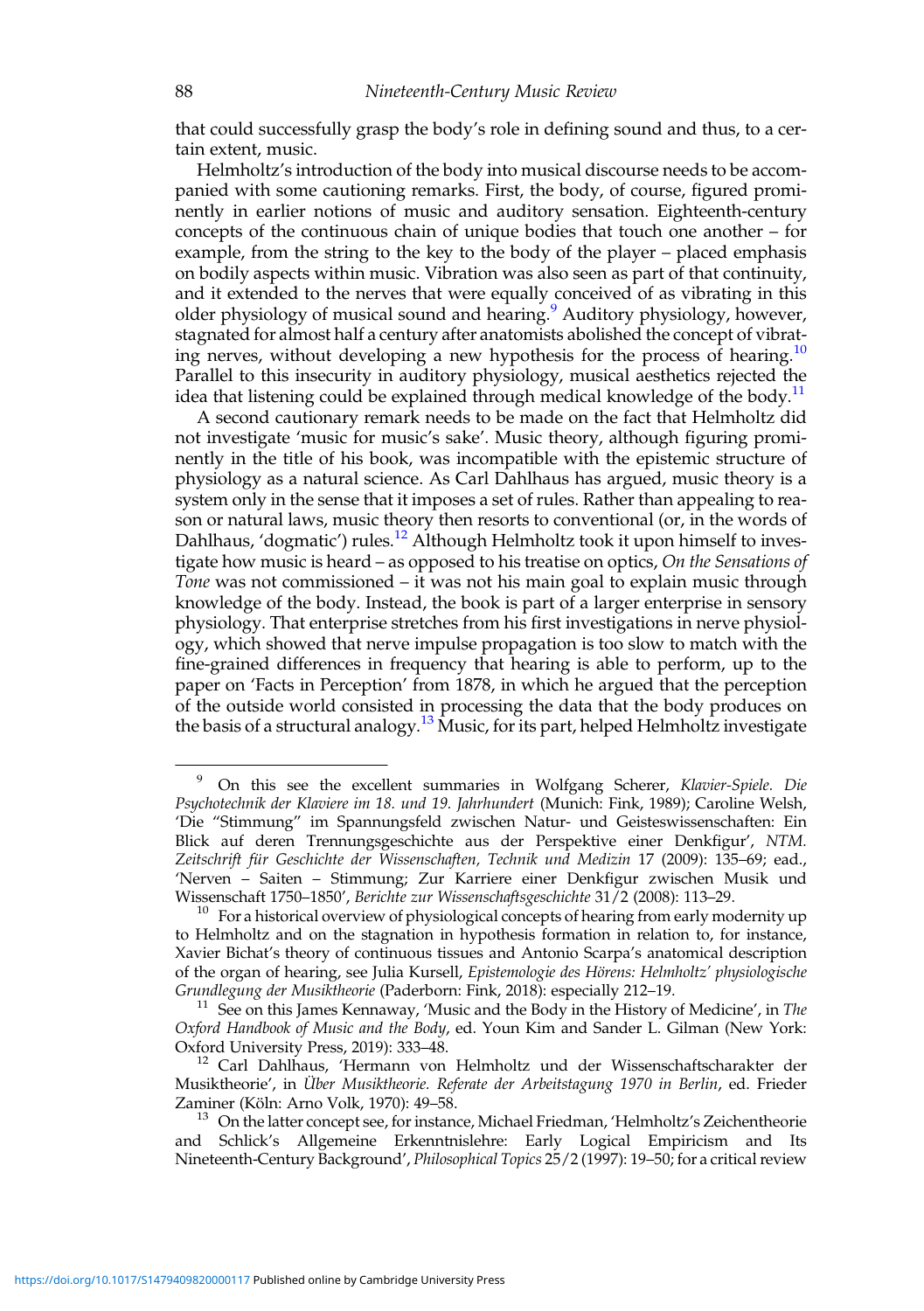how the body functions, even though his readers found his work to enrich their understanding of music.<sup>14</sup>

The third and final cautionary remark is that, although the presence of music in the book in many places pushed the argument beyond the scope of the physiologist, this does not necessarily make Helmholtz a precursor of twentieth-century psychoacoustics. The historical account of Edwin G. Boring, in which Helmholtz figured as a psychologist, established for too long the emergence of psychoacoustics in the nineteenth century with the rise of experimental physiology.<sup>15</sup> Although part of the same trend towards experimentation as physiology, psychophysics treated the body as a 'black box', using physical stimuli to measure psychological sensations. So, in this sense, psychoacoustics studied everything but the actual body.

How, then, did Helmholtz's book reconcile music theory's dogmatic character with the systematic nature of physiology? To address this question, we can look at one of the last topics that Helmholtz tackled in the realm of hearing: 'false relations'. The term seems to stand for the ambiguity that was inherent in the physiological inquiry of music: it points us to the parting of ways between the exploration of biological concepts in the sense of Canguilhem, that is to say concepts that can be based on experimental knowledge, and the study of tonal relations in music. Yet, as a term it also seems awkward. For Helmholtz, physiology was able to explain why some sensations were unpleasant, yet it could not explain how one could declare something to be 'false', let alone a mistake. The notion that Helmholtz used in the original German, unharmonischer Querstand, which literally translates to 'non-harmonic cross position', points to no less a problem when considering the reconfiguration of bodily knowledge that Helmholtz is suggesting. His pursuit to understand the sensation of hearing and the role of the body in music stands between two periods that frame nineteenth-century music theory: on the one hand, the shift during the eighteenth century from individual parts to chords in order to conceive polyphonic harmony and, on the other, what some have termed a breakdown of tonality, or better yet, a shift from harmony to sound after 1900.

This article takes the phenomenon of 'false relations' as a point of departure to question the methodology Helmholtz devised in his study of sensory perception. As I will demonstrate, by introducing a new experimental method for the study of the senses, Helmholtz's physiological knowledge helped to reconfigure musical knowledge. The key to understanding this experimental method consists in controlled deviation, which will be substantiated in two main sections below.

of the theory see Lorraine Daston and Peter Galison Objectivity (New York: Zone Books, 2007): chapter "Objectivity without Images", 253–62. On Helmholtz's nerve physiology see Henning Schmidgen, The Helmholtz Curves. Tracing Lost Time, trans. Nils F. Scott (New York: Fordham University Press, 2014); id., Hirn und Zeit: Die Geschichte eines Experiments, 1800–1950 (Berlin: Matthes und Seitz, 2014); for a comparison between vision and hearing in Helmholtz's sensory physiology see Timothy Lenoir, 'Helmholtz and the Materialities of Communication', Osiris 9 (1994): 184–207 and Kursell, Epistemologie des

Hörens, chapter 'Experimentalisierung der Wahrnehmung', 257–81.<br><sup>14</sup> I agree with Céline Vautrin in this respect, see her preface to *Helmholtz, du son à la*<br>*musique*, ed. Céline Vautrin, Patrice Bailhache and Antonia Sou

<sup>&</sup>lt;sup>15</sup> Edwin G[arrigues] Boring, A History of Experimental Psychology, 2nd ed. (New York: Appleton-Century-Crofts, 1950) and Sensation and Perception in the History of Experimental Psychology (New York: Appleton-Century-Crofts, 1942). For an opposing narrative, see Erwin Hiebert, The Helmholtz Legacy in Physiological Acoustics (Cham: Springer, 2014).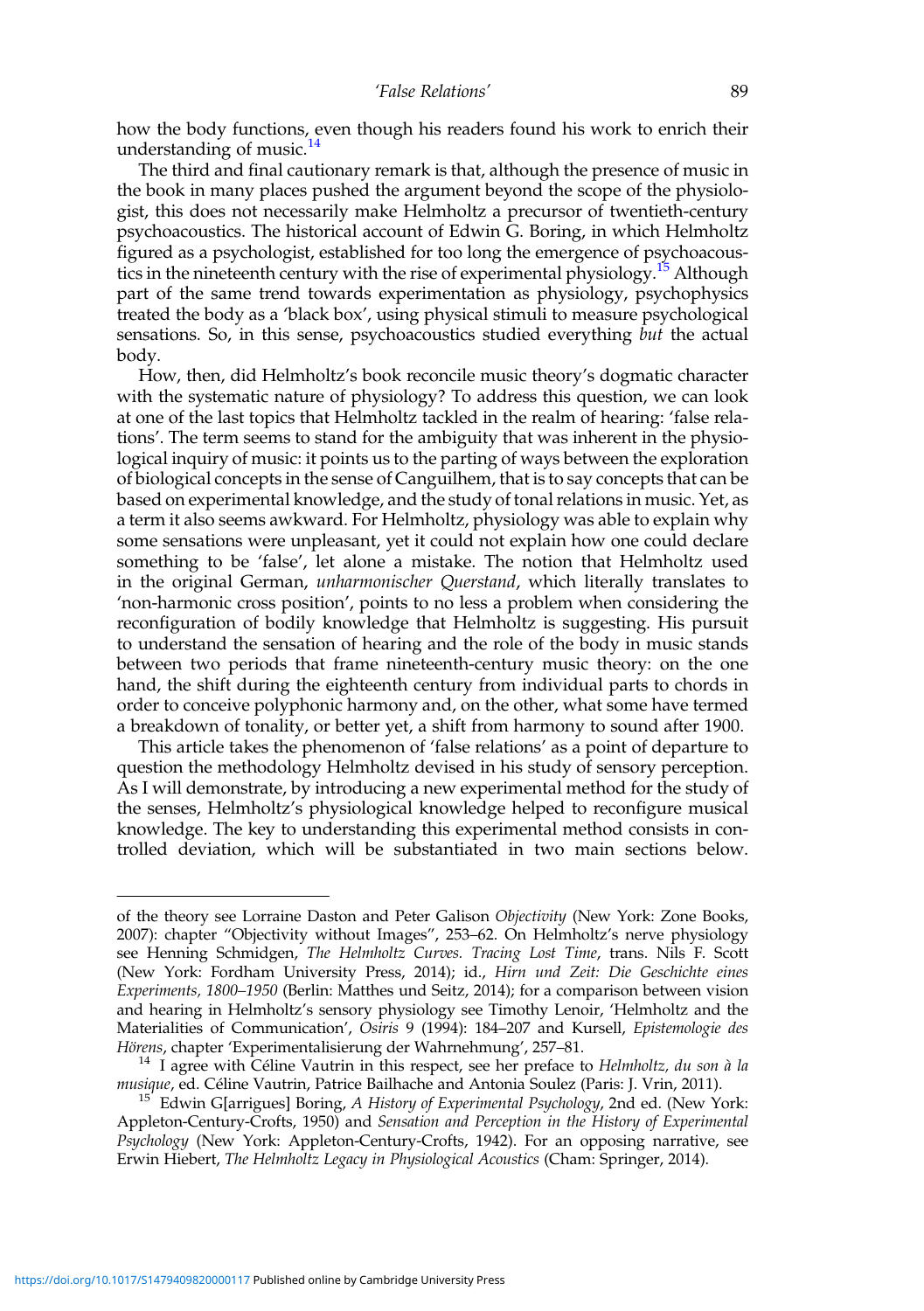The first section explains how Helmholtz tweaks the discourse on 'false relations'. To show this, I introduce historical examples from music encyclopaedias that preceded his work. I will then analyse certain contradictions in his explanation of 'false relations' and show how he imposed a completely new vocabulary in his descriptions of music that take inspiration from the rise of the natural sciences and industrialization in nineteenth century society. This section mainly relies on a close reading of the primary texts rather than any new source material.

The second section discusses the experimental method Helmholtz used when integrating music into his auditory physiology. Starting from his search for subjective phenomena in hearing, this section explains in more detail the methodological function of sonic distortion for Helmholtz. 'False relations' are the point of departure for this, insofar as they can be related to the role of deception and illusion in the study of perception. This section will also provide some background information on mid-nineteenth-century experimental physiology. Finally, Helmholtz's method for studying hearing is compared to the method he used in his study of vision.

The final section of the article briefly discusses Hugo Riemann's definition of false relations. Although Riemann explicitly turned away from what he thought to be Helmholtz's physiological foundation for music theory, he confirmed a new attitude towards 'rule breaking' in music composition that Helmholtz's physiology of hearing prepared.

#### Part One: Non-harmonic Cross Relations

#### Historical Context

In the penultimate chapter of Helmholtz's On the Sensations of Tone we read: 'What the singer finds a difficulty in hitting, must naturally also appear an unusual and forced skip to the hearer'.<sup>16</sup> What Helmholtz is referring to here is a phenomenon known in his time as 'unharmonischer Querstand' or 'non-harmonic cross position'. The term refers to certain sequences of notes that were forbidden according to the rules of musical composition, namely those in which 'two tones in consecutive chords, which belong to different voices, form false Octaves or false Fifths'.<sup>17</sup> This definition (and especially the designation of the intervals as 'false') has its roots in medieval music theory. It stems from the time up to the Renaissance when chromatic steps could occur, but not be notated, at least not without implying additional rules. The rules that clarified how to read the written notes with chromatic steps were known as musica ficta or musica falsa (fictitious or false music). $18$ 

'False relations' – the correct English term used in the translation of Helmholtz's book – resulted from a breach of one of those rules: *mi contra fa est diabolus in musica*. That is to say, music that contains two consecutive notes that read as the  $fa$  and  $mi$ 

<sup>&</sup>lt;sup>16</sup> Helmholtz, *On the Sensations of Tone*, 562.<br><sup>17</sup> Helmholtz, *On the Sensations of Tone*, 562.<br><sup>18</sup> The designations of such instances as 'fictitious' or 'false' were sometimes used interchangeably in the medieval sources, see, for example, the explanation of *musica ficta* in the codex of St Emmeram: 'variatio vocum necessaria de tono in semitonium vel e converso per falsam mutationem sive fictam', quoted after Lexicon musicum latinum medii aevi, entry 'fingo' [\(www.woerterbuchnetz.de/LmL?lemma=](https://www.woerterbuchnetz.de/LmL?lemma=fingo)fingo), cf. also ibid., entry 'falsa', [\(www.woerterbuchnetz.de/LmL?lemma=falsa](https://www.woerterbuchnetz.de/LmL?lemma=falsa)) (accessed 19 Sept 2018).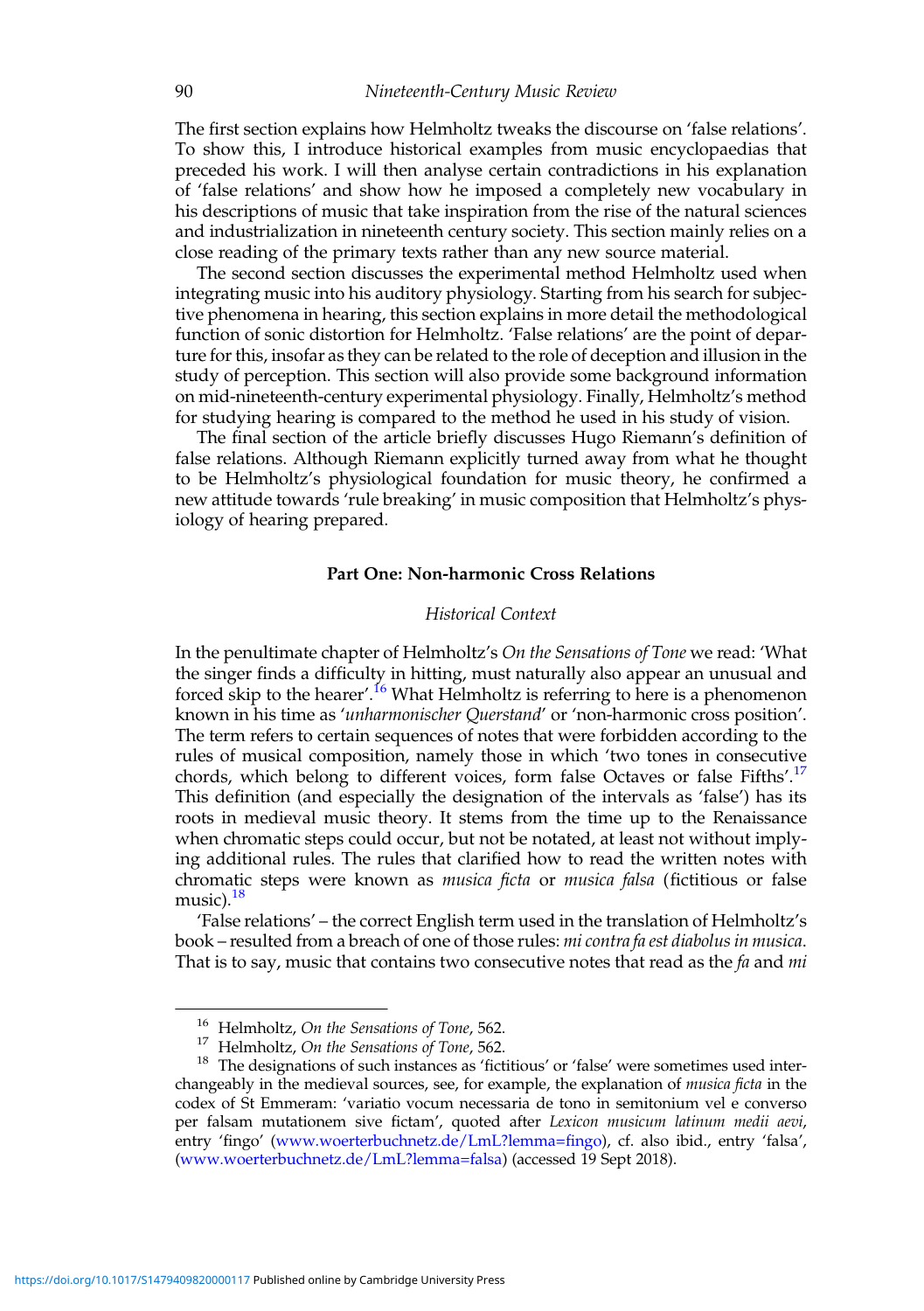from two different scales in the Guidonian hexachord system constitute an unruly jump between hexachords, resulting in such awkward intervals as the altered octave or the tritone. Neither of these intervals was supposed to occur between two different voices and especially the outer two voices in a polyphonic setting.

The designation of these intervals as 'false' had come down to Helmholtz's own time, as can be seen from the continuation of his text:

For example, if one voice in the first chord sings  $b$  and another voice in the next chord sings  $b<sub>b</sub>$ , or the first has c and the second  $c<sub>\#</sub>$ , there are false Octave relations. False Fifth relations are forbidden for the extreme voices only. Thus in the first chord the bass has b, in the second the soprano has f, or conversely, where  $b-f$  is a false Fifth.<sup>19</sup>

Starting in the eighteenth century, it struck music theorists as inadequate to call such voice relations 'false' or unharmonious. In his Musikalisches Lexikon of 1802, Heinrich Christoph Koch stated under the heading 'Unharmonischer Querstand' that 'no definite rules could be given as to which of the cases of note progression would be objectionable and which admissible'.<sup>20</sup> If one strictly applied the old rules, then a simple progression of thirds had to be considered a mistake. But as this case showed, many instances of false relations could not be avoided in a harmonic setting, nor did they strike anyone as false or ugly. Some instances, Koch conceded, were indeed unpleasant, but 'good composers' (gute Tonsetzer) avoided them.<sup>21</sup> He spent most of the entry, though, on specific cases in which the rule was to be abolished.

Koch's article closely resembles the entry in Johann Georg Sulzer's Allgemeine Theorie der Schönen Künste (1771–74; General Theory of Fine Arts), authored by Johann Philipp Kirnberger and his pupil Johann Abraham Peter Schulz.<sup>22</sup> Comparing the entries, one notices how graphic markers of performance, such as the treble clef and different-facing note stems, begin to vanish from the music examples, which adumbrates the allegedly neutral piano-inspired setting that later became the standard for music examples in music theory. This indicates a change in the performance medium that was already well under way in the eighteenth century.

More importantly, for the purposes of this discussion, however, we find that listening had gained a new-found status. Both entries prominently emphasize the effect contrapuntal cross relations have on the listener, yet they do so from two different perspectives. The heading for Sulzer's entry presented the qualifier 'Unharmonisch', which means both non-harmonic and unharmonious, while the term 'Querstand' (cross relation, false relation) remains unexplained in the body of the text. In Sulzer's General Theory of Fine Arts, the clarification of such terminology was not the pressing issue. What was more important was the explanation of

<sup>&</sup>lt;sup>19</sup> Helmholtz, *On the Sensations of Tone*, 562.<br><sup>20</sup> Heinrich Christoph Koch, *Musikalisches Lexikon* (Frankfurt/M.: August Hermann jr,1802): 1623–25, at 1624. Where not indicated otherwise, translations are my own.

<sup>&</sup>lt;sup>21</sup> Koch, Musikalisches Lexikon, 1623.<br><sup>22</sup> Johann Georg Sulzer, Allgemeine Theorie der Schönen Künste, 2 vols (Leipzig: M.G. Weidmanns Erben und Reich, 1771–1774): vol. 2: K–Z, 1202–3. On the question of Kirnberger's and Schulz's authorship see Beverly Jerold, 'Johann Philipp Kirnberger and Authorship', Notes 69 (2013): 688–705. Koch's dependence on Sulzer with regard to his aesthetic views is discussed in Nancy Kovaleff Baker, 'The Aesthetic Theories of Heinrich Christoph Koch', International Review of the Aesthetics and Sociology of Music 8 (1977): 183–209.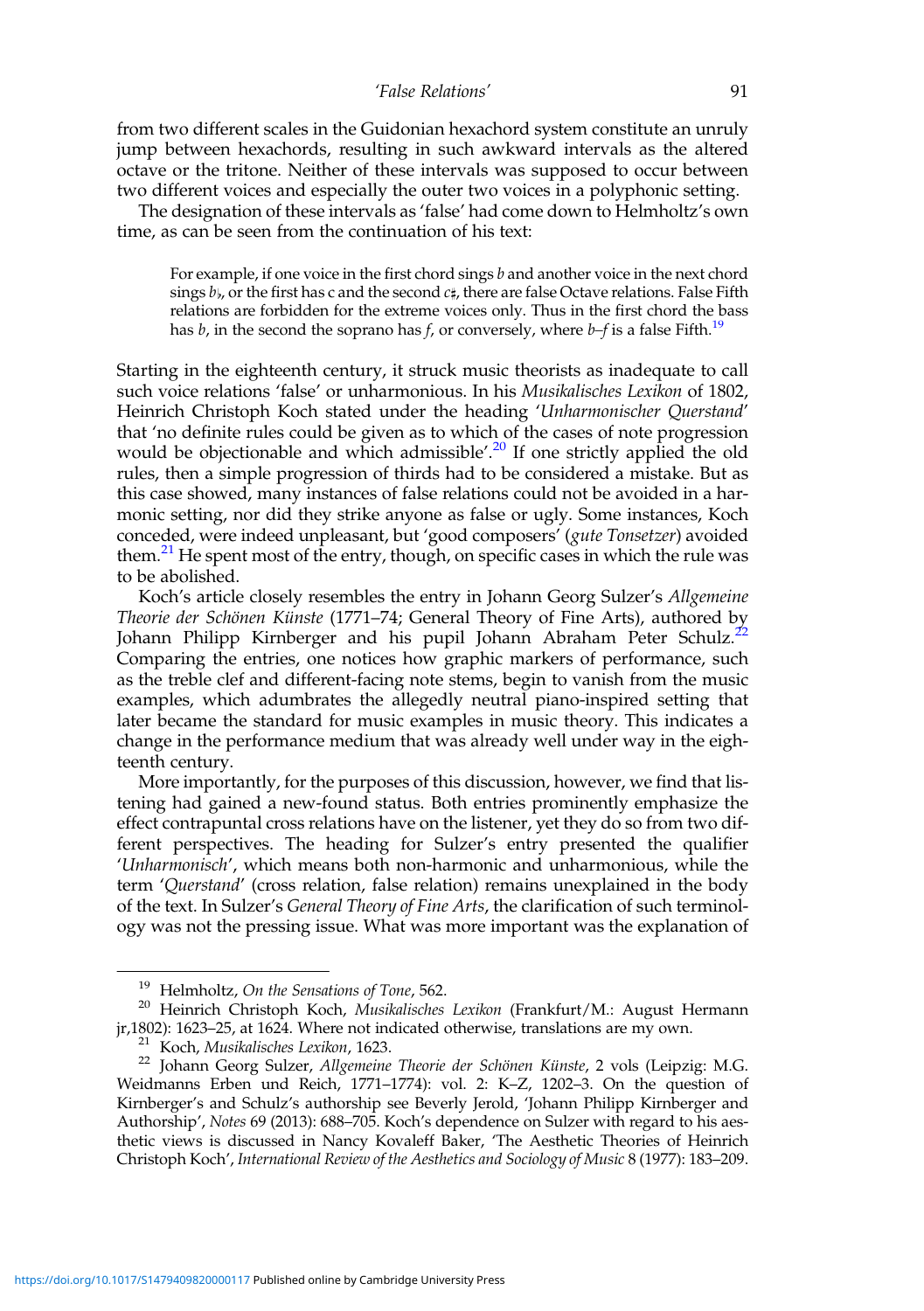what counted as unruly within the confines of good harmony. Readers were instructed that music had its own system of rules, which sometimes clashed with the common sense or the 'feel' of listeners. Remarkably, for Kirnberger and Schulz cross relations were the only unharmonious phenomena in music worthy of an entry. The fact that he did not find this unharmonious phenomenon unpleasant makes the entry even more remarkable.

Whereas Sulzer addressed an erudite public without musical expertise, Koch in his lexicon addressed the musical expertise of his readers. His lemma 'Unharmonischer Querstand' refers to terminology in the first instance. In addition, Koch discussed a subset of cross relations that he assumed to be known to the reader as non-harmonic from the outset. The fact that Koch, like Sulzer, spent most of his entry on 'unharmonious cross relations' by listing examples that did not merit disqualification became more of a reason to change the rules rather than to keep them. Koch's book was thus meant to empower his readers to use correct terminology, and, at the same time, he invited them to redefine the rules that governed composition.

If these eighteenth-century music theorists insisted that most of the cross relations called 'false' were in fact tolerable, a reference work from the first half of the nineteenth century does the exact opposite. Ignaz Jeitteles's Aesthetisches Lexikon (1837) has an entry 'Unharmonischer Querstand' as does Koch, but he called the phenomenon straightforwardly 'incorrect'. Notwithstanding its elegant brevity, the explanation he provided rather obscured the matter, for it demonstrated the opacity of musical correctness to the erudite layman.<sup>23</sup> The amateur listener, now the one being addressed, should just trust that the rules of composition would be properly executed in the hands and ears of the experts.

As we come to the time of Helmholtz, we see that his explanation of false relations introduced a new perspective that differs from others of the past. Believing that the chromatic step that implied two different tonal contexts was difficult to sing, Helmholtz concluded:

The meaning of this rule is, probably, that the singer would find it difficult to hit the new tone which is not in the scale, if he had just heard the next nearest tone of the scale given by another singer. Similarly, when he has to take the false Fifth of a tone which is prominent in present harmony as lowest or highest.<sup>24</sup>

The earlier writers on false relations highlighted the unruliness in strict counterpoint from the medieval writers of theory without any explanation. Their mentioning of any effects on the listener mainly served the discussion of whether the strict rules of counterpoint needed to be updated. Helmholtz, in contrast, did not take the validity of such rules for granted. He looked for an explanation by examining

<sup>&</sup>lt;sup>23</sup> Ignaz Jeitteles, Aesthetisches Lexikon. Ein alphabetisches Handbuch zur Theorie der Philosophie des Schönen und der schönen Künste nebst Erklärung der Kunstausdrücke aller ästhetischen Zweige, vol. 2: L–Z (Vienna: Gerold, 1837): 404: 'unrichtiger Fortgang der Tonstufen, die unter sich in der Tonleiter einen halben Ton ausmachen. Er entsteht, wenn in den beiden Tetrachorden, aus welchen die Octave besteht, diese von den ältern Tonlehrern mit mi fa bezeichneten halben Töne nicht correspondiren, getrennt werden, oder ein in der Unterstimme erhöhtes Intervall in der Oberstimme gleich darauf erniedert [!] wird und umgekehrt, wodurch auch erklärt wird, warum eine Fortschreitung mehrer [!] großen Terzen widrig klingt.

 $14$  Helmholtz, On the Sensations of Tone, 562.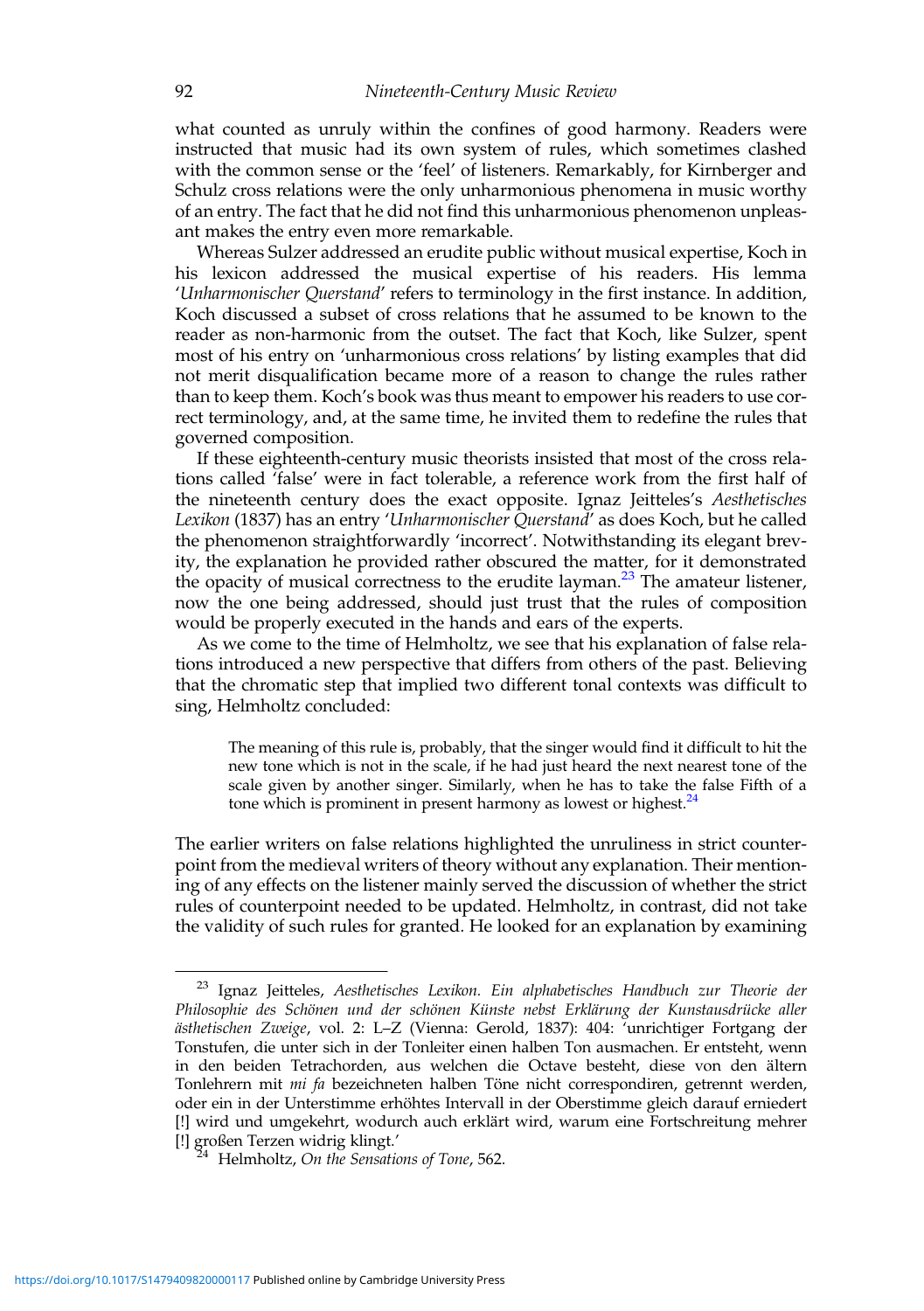the listening effect that a rule produced during a performance. He assumed that the rule originally had responded to the needs of singers and that, as a consequence of the difficulties in singing cross relations, listeners also felt awkward as they sensed the difficulties of the performers, whereby he insinuated that an empathetic bond now developed between listener and singer.

The speculative mode in which he argued, on the one hand, suggests that Helmholtz did not feel entitled to comment on the rules of counterpoint. The question of what was correct or incorrect, on the other hand, did not matter much for his argument. He observed the situation of performance from an outsider's perspective. The authority for both speculation and observation was no longer granted by the system of rules itself. On the contrary, Helmholtz offered up for discussion the entire system of rules and established a new way of examining them. As a result, speculation of a rule system governed by the effects of a performance on the listener appealed to a thought experiment rather than to an actual performance. Singing became part of an experimental setting: it turned into an activity that had to comply with rules different than those of harmony, namely those of scientific observation in the service of controlled experimentation.

Helmholtz's thought experiment implied a number of new aspects that had been absent in the earlier discussions of false relations. Most strikingly, the earlier authors did not invoke sound in their discussion of the rules that governed false relations. They discussed whether certain instances were objectionable or acceptable, and even when they directly addressed the effects of them, they did so only in a double negation. Thus, Sulzer's entry, for instance, reports that a harmonic progression of major thirds was 'rarely considered obnoxious'.<sup>25</sup>

Helmholtz, in contrast, considered the acoustic effects of the note. The fact that the outer voice parts were considered more audible was not mentioned by the earlier authors. The rule seemed to be valid for them without such additional explanation to its sonic effect. From his outsider position as a non-music theorist, however, Helmholtz made this a prominent aspect of his explanation of compositional rules. What is more, the depiction of a hypothetical performance highlighted the immediate effects of sound on performers and listeners. If it was difficult for the imagined performer to hit the right note, then this was owing to the fact that another disturbingly resembling note was present in the chord that the singer heard while heading towards the new note. For the composer and the music theorist this may have seemed self-evident, for the observing experimenter, however, this was crucial. Such a reaction would have to occur every time that this conflict between the notes heard and the notes to be sung occurred to make the situation fit into the rules of his thought experiment. In that case the problem caused by false relations could be said to be a repeatable and independent experience.

On the other hand, the discussion of cross relations placed an emphasis on sequences of notes. It is indeed part of the chapter on voice leading in his book, where it figures as the concluding topic. The entire chapter is characterized by a discussion of harmony that reaches far beyond an empirical investigation of the physical activity of hearing. Nevertheless, this discussion is made to fit with the mainstream physics of Helmholtz's time. He subjected musical harmony to a guiding metaphor that he took from fluid mechanics. Thus, music appeared in his text as 'sound mass' (Klangmasse), where a stream of liquid matter was to be kept in

<sup>&</sup>lt;sup>25</sup> Sulzer, Allgemeine Theorie, 1203: 'selten als übler Querstand betrachtet'.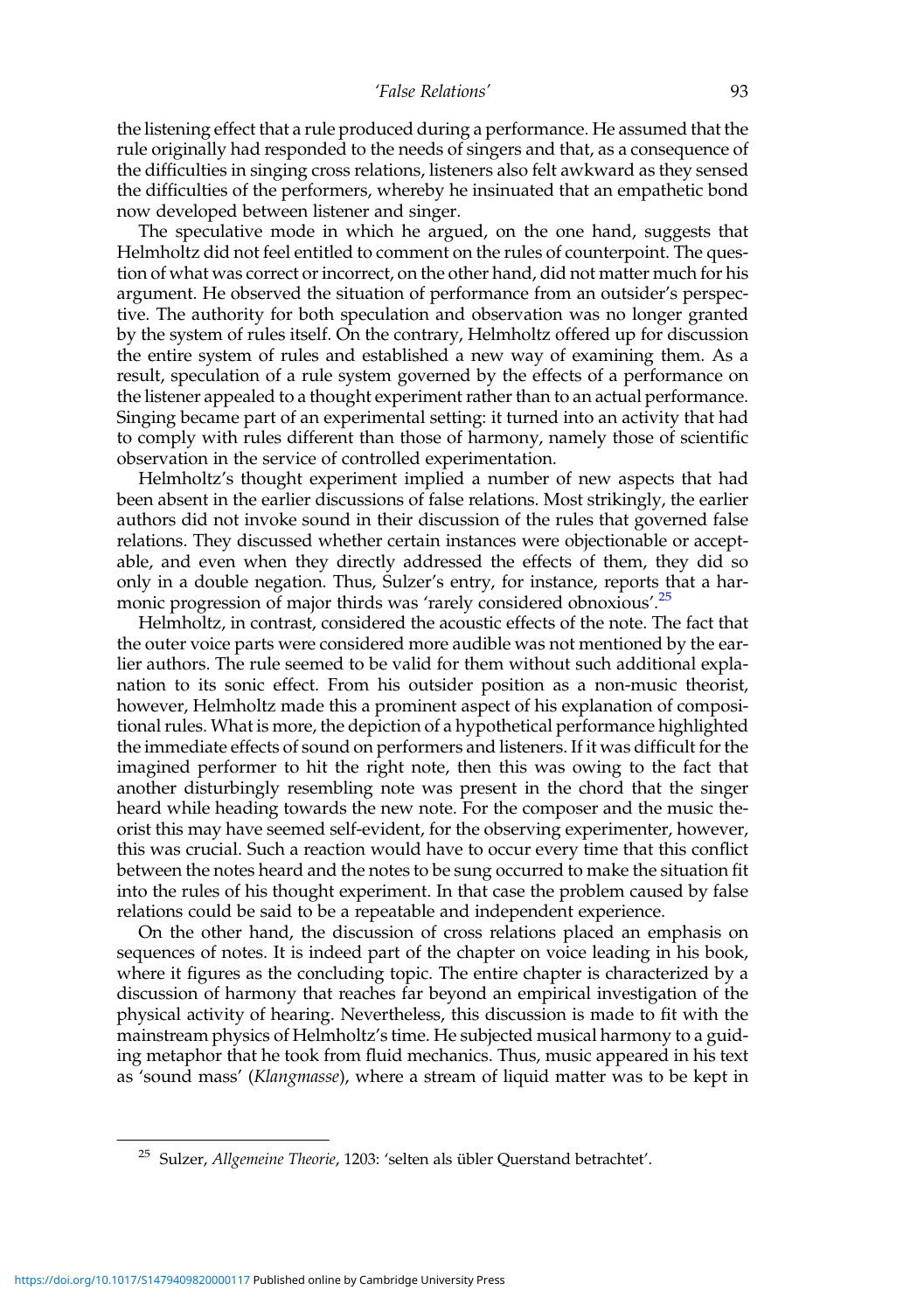equilibrium. Harmony was what could, in the end, grant the equilibrium within the liquid, but it could also be used to express 'stress' or 'pressure' (Kraftanstrengung). 26

Such terms found in the text betray the scientific disciplines that would come to define Helmholtz as the leading expert of the mid-nineteenth century, namely hydrodynamics and thermodynamics. Helmholtz's contribution to these areas began with his proposal for a law of conservation of energy in 1847, which would eventually lead to his appointment as chair of physics at the University of Berlin in 1871. One notes in his descriptions of music this expertise lurking in the background, especially when he describes, for instance, voice-leading relations to the tonic at the beginning of that same chapter:

On these relations depends the connection of the parts of a mass of tone into a coherent whole. But besides this the succession of the tones and chords must be regulated by natural relations. The mass of tone thus becomes more intimately bound up together, and, as a general rule, we must aim at producing such a connection, although, exceptionally, peculiar expression may necessitate the selection of a more violent and less obvious plan of progression.<sup>27</sup>

The industrial overtones that are presented in this description in the original German are slightly mitigated in the English text, where the translation of 'a mass of tone' shifts Helmholtz's neologism 'Klangmasse' back into the realm of music and the first-person plural integrates the reader into the organization of sound, which the German reader was confronted with in the passive voice. The grandeur and potential violence, elicited by the motion of sound in music's 'connected vessels', comes across despite such mitigation in the translation. In the nineteenth century, new energy supplies increasingly dominated the industrialized world. In order to conduct and exploit the flows of energy, it was essential to remain in control of steam engines, gas systems, and the growing scale of production they enabled. Loss and danger through leakage or turbulence, friction, and uncontrolled change in temperature had to be prevented, and this required the smooth equilibrium that is ascribed here to music. $^{28}$ 

A related feature in the chapter on voice leading is the striving for the efficiency of expression. Together with notions of effort and equilibrium, Helmholtz was able to cover a wide range of phenomena under this notion of efficiency. The focus was on the effect that they made on a listener without specific training in music theory. He alluded, for instance, to the imitation of speaking, howling or crying. At other times, he commented on the contrapuntal rules for resolving dissonance as a process to overcome resistance, or on the effort voices make for reaching high notes, or even on suspensions pushing each other forward and the best ways of performing such nuances of expression:

<sup>&</sup>lt;sup>26</sup> See Helmholtz, *On the Sensations of Tone*, chap. XVIII, 544–62.<br><sup>27</sup> Helmholtz, *On the Sensations of Tone*, 544.<br><sup>28</sup> On the history of fluid mechanics in the nineteenth century and on Helmholtz's specific role in it, see Olivier Darrigol, 'From Organ Pipes to Atmospheric Motions: Helmholtz on Fluid Mechanics', Historical Studies in the Physical and Biological Sciences 29 (1998): 1–51 and his more recent Worlds of Flow: A History of Hydrodynamics from the Bernoullis to Prandtl (New York: Oxford University Press, 2005). On this and further hydrodynamic metaphors in Helmholz's writings, such as turbulence, see Kursell, Epistemologie des Hörens, 89-141.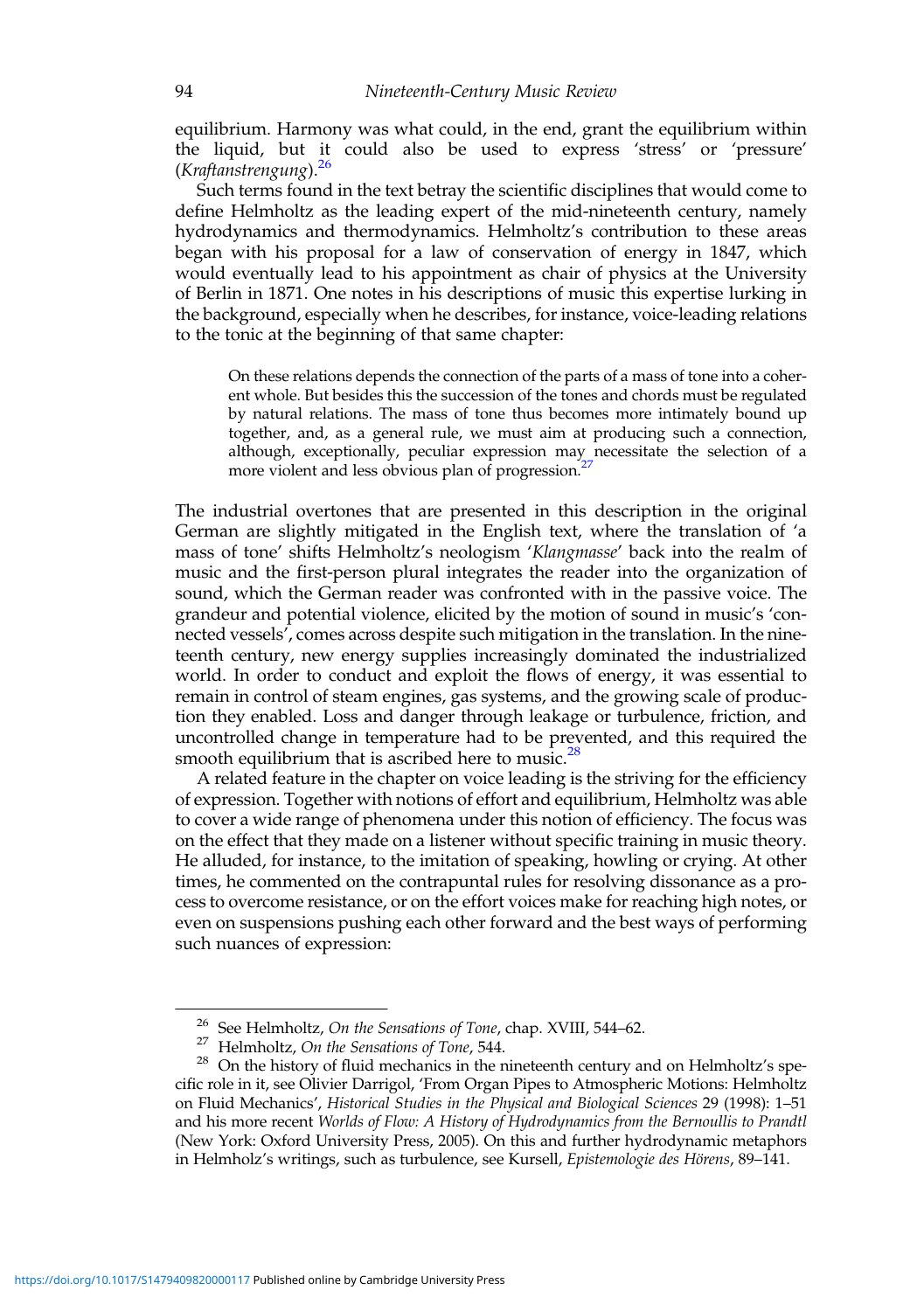#### 'False Relations' 95

Nothing sounds worse than dissonances played or sung in a dragging or uncertain manner. In that case they appear to be simply mistakes ['missklingend']. They are, as a rule, only justified by expressing energy and vigorous progress.<sup>29</sup>

In all these statements, Helmholtz's fluid mechanics of sonic expression never embraced music's system of rules. The forces of equilibrium in a moving sound mass were presented as essentially self-sustaining. The sound mass flows where it finds a convincing continuation of its original path; the composer only controls the flow for the sake of expression. Helmholtz thus avoided judging chord progressions as correct or incorrect. To this point, the English translation of Helmholtz is often misleading as it presumes that he is judging the correctness of a chord when he states 'they appear to be simply mistakes', when in fact it should be translated as 'they are simply sounding badly'. The translator thus often inserted cognition, where Helmholtz always spoke of the physicality of the tone.

#### Deviation

'False relations' epitomizes Helmholtz's foray into the realm of sound succession as well as musical aesthetics. As we have seen, for Helmholtz, the thought experiment of false relations consisted of the fact that one singer had to produce a note that did not fit with what he heard in the context of other singers. The auditory sensation felt by the singer hindered his ability to produce the note. The distracting note trapped the singer's mind. The role of sensing the present harmony in a cross relation as described by Helmholtz thus receded to a single moment of exposure where the flow was disrupted. It was as if the fictitious singer faced a gap between physical hearing and musical cognition, between tones and notes. The flow of the music got stuck and only a cognitive effort would make it continue.

The above speculation of Helmholtz is primarily supported by his description of an economy of expression. In the chapter on voice leading, he generalized the relationship between the listener and the flow of music as moments of stasis and expressivity:

It is clearly an entirely false position which teachers of harmony have assumed, in declaring this or that to be 'forbidden'. In point of fact nothing musical is absolutely forbidden, and all rules for the progression of parts are actually violated in the most effective pieces of the greatest composers. It would have been much better to proceed from the principle that certain transitions, which are disallowed, produce striking and unusual effects upon the hearer, and consequently are unsuitable except for the expression of what is unusual. Generally speaking, the object of the rules laid down by theorists is to keep up a well-connected flow of melody and harmony, and make its course readily intelligible. If that is what we aim at, we had best observe their restrictions. But it cannot be denied that too anxious avoidance of what is unusual places us in danger of becoming trivial and dull, while, on the other hand, inconsiderate and frequent infringement of rules makes compositions eccentric and unconnected. $30$ 

Here we see that the infringements of harmony take on a peculiar role. They appear to the listener as deviations from the usual flow of music. Such deviations serve the

<sup>&</sup>lt;sup>29</sup> Helmholtz, *On the Sensations of Tone*, 549.<br><sup>30</sup> Helmholtz, *On the Sensations of Tone*, 554.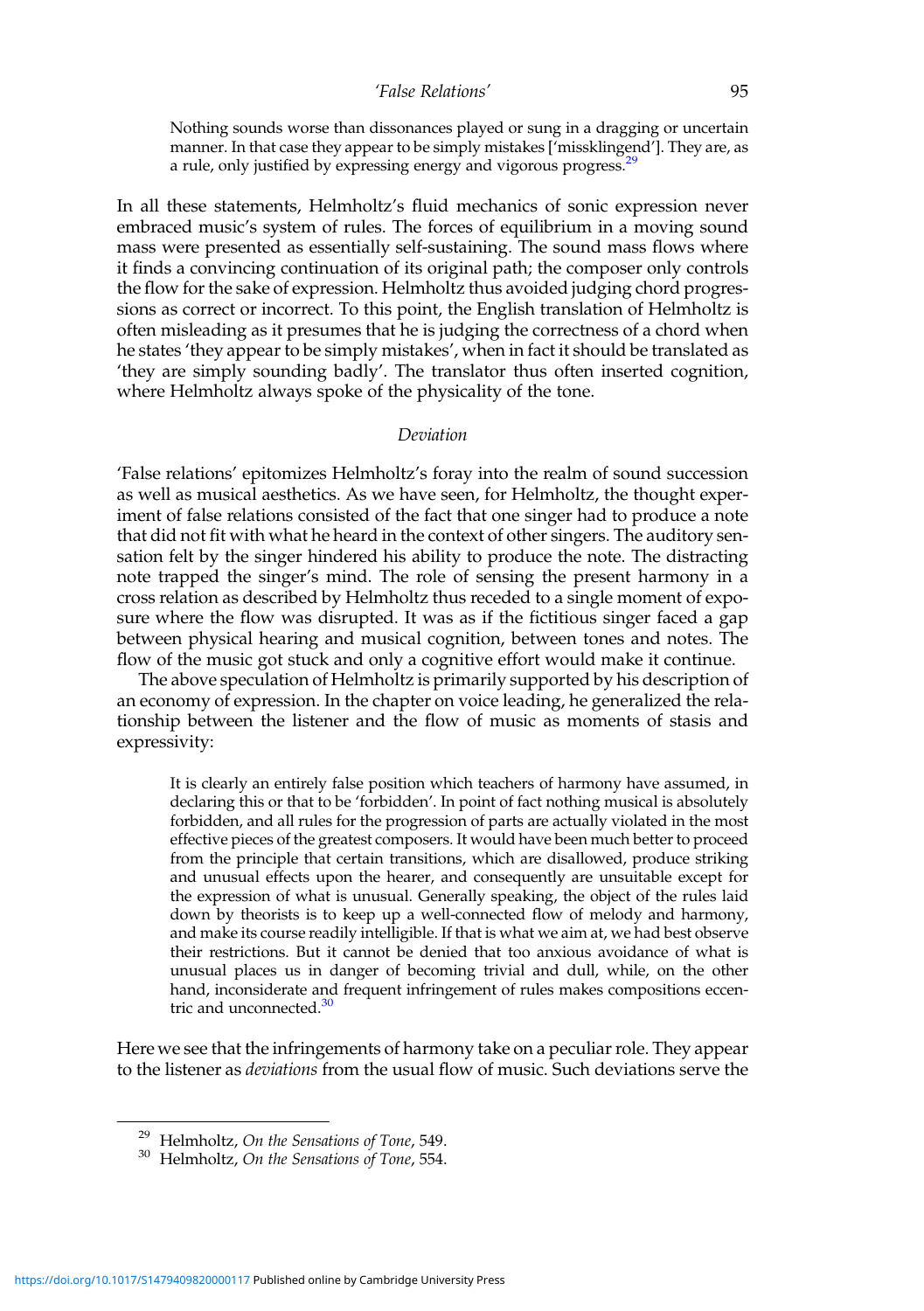aim of expression, and they can be perceived against the background of a stable equilibrium in the musical flow that is granted by the rules.

A second factor in Helmholtz's speculation on false relations can also be contributed to the interplay of rules and infringements. Given the listeners' changing habits, the context of the rule itself was flexible. Listeners constantly readjusted their hearing and expectations to what at a given moment counted as 'usual' and what as an 'effective violation'. As Helmholtz explains, this also held for false relations:

[N]umerous exceptions have arisen as the ear of modern musicians, singers and hearers, have become accustomed to bolder combinations and livelier progressions. All these rules were essentially intended for old ecclesiastical music, where a quiet, gentle, well-contrived, and well-adjusted stream of sound was aimed at, without any intentional effort or disturbance of the smoothest equilibrium.<sup>31</sup>

The metaphor of fluid mechanics comes full circle in this passage. We see that the 'old ecclesiastical music' imposed rules that modern composers could twist and bend, thereby shaping new listening habits and rules. As a physiologist wrenches a complex theory of hearing from the laws of fluid mechanics, a composer can be said to impose an original, expressive modification on the system of harmony. Undeniably, a strong notion of progress governs much of Helmholtz's thinking here, one that was quite common in his time.<sup>32</sup>

However, for the experimenter, progress in music comes with a specific problem: the aesthetic endeavour imposed by composers provided no stopping rule. By admitting that nothing determined whether an infringement would be considered progressive or harmful, Helmholtz deprived himself of a fixed frame. As a consequence, it became impossible to query which physiological phenomena would play into this notion of bending the rules. The repetition of an experiment ceteris paribus, that is, keeping all factors stable except the one of interest, was illusory, since the repetition of an expressive infringement in music would not necessarily produce the same effect twice, but instead lead to a habitual effect. The habit, for instance, of considering something a dissonance or consonance as such did not give access to a physiological experiment. In that particular case, Helmholtz found a way to deal with the shifting expressive aspects of dissonance and consonance in various intervals. His own theory, namely that the roughness resulting from acoustic beats in various intervals, was flexible enough to explain changing tastes and definitions across centuries.

However, if false relations pointed to a rule that could be infringed upon by the composer at any time, this meant that there was nothing to hold onto for the experimenter. Expression therefore could not only justify infringements, but it could even turn upside down the entire system of rules:

Where music has to express effort and excitement, these rules become meaningless. Hidden Fifth and Octaves and even false relations of Fifths are found in abundance in the chorales of Sebastian Bach, who is otherwise so strict in his harmonies, but it must

<sup>&</sup>lt;sup>31</sup> Helmholtz, *On the Sensations of Tone*, 562.<br><sup>32</sup> The notion of progress in Helmholtz's work is thoroughly discussed against the background of historicism in Benjamin Steege, Helmholtz and the Modern Listener (Cambridge: Cambridge University Press, 2012).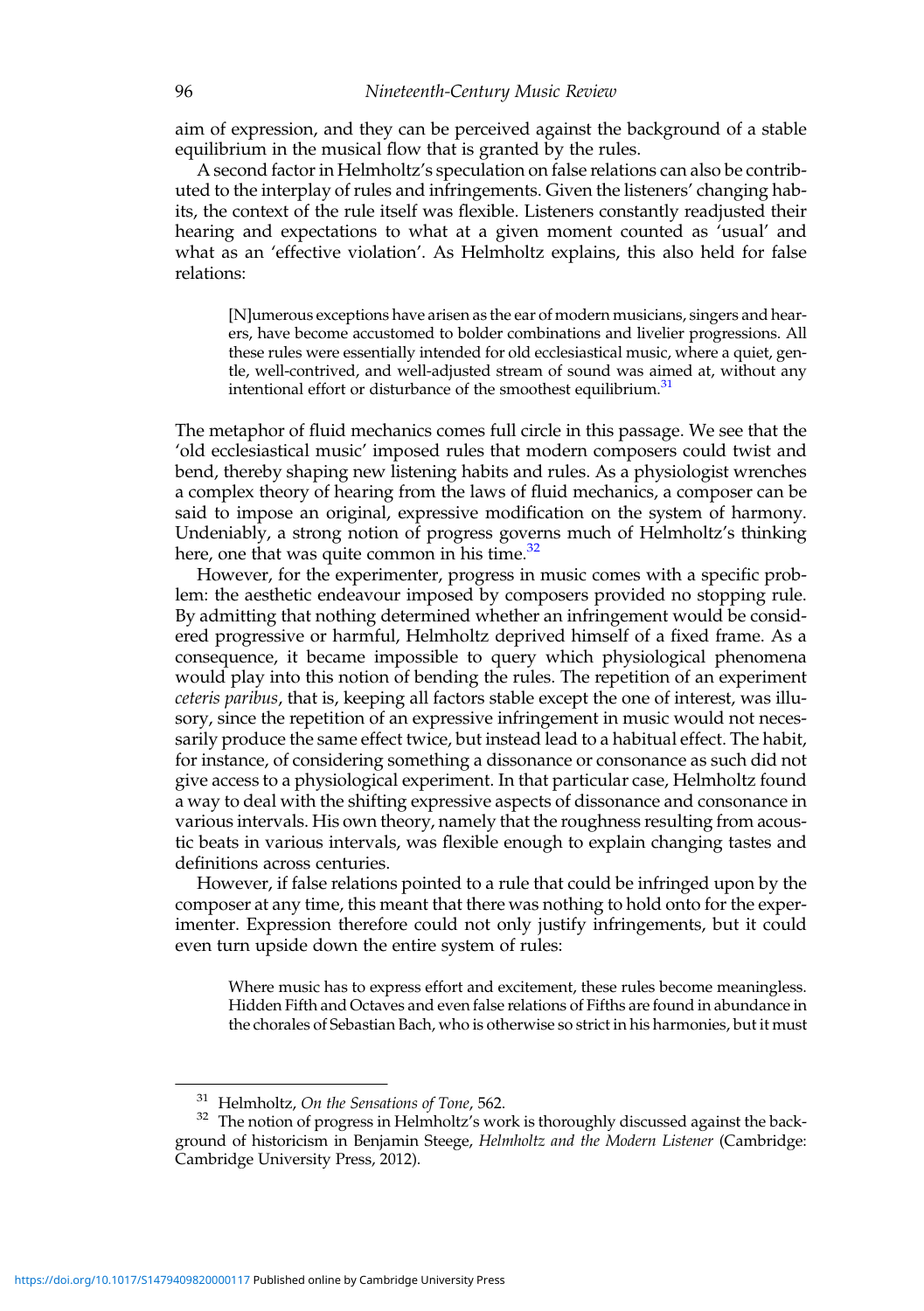be admitted that the motion of his voices is much more powerfully expressed than in the old Italian ecclesiastical music.<sup>33</sup>

So, when music expressed effort or excitement, physicality overruled harmony. To say that the rules of music become meaningless is after all a surprising statement. By the same token, this eliminated the option to have to investigate the misstep. Without a reference point for the infringement, there was no longer any deviation to be explored and measured in the experimental investigation. As will be shown in part two below, for Helmholtz's experimental research into hearing to occur, a deviation was necessary between two states: one undistorted and the other a deviation from it.

#### Part Two: Experimentation in Sensory Physiology

#### Objects and Devices of Auditory Physiology

The English term 'false relations' and the German 'Querstand' are fully equivalent in the sense that they refer to the same infringement of a rule in voice leading. Whereas the German term perhaps fits more easily into a physiologist's account of the rules of music, the English term more explicitly addresses the purpose of the present argument. Physiology can comment on phenomena in organic life, but it cannot possibly explain why something is considered 'false'. Yet, the study of the senses has always had an interest in 'the oddities or departures from the common and commonplace accuracies of perception'.<sup>34</sup> Eighteenth-century studies in perception adhered to the notion that perception relates to the perceived object as being either veridical or illusory. The moon illusion, a traditional example that goes back to Aristotle and was discussed by Kant in his Critique of Pure Reason, illustrates this quite well. The size of the moon as we perceive it may change, depending on the position of the moon and our own position in relation to the moon, but this does not entail that the actual size of the moon changes as well.<sup>35</sup>

Perceptual phenomena changed their status in early nineteenth-century physiology. If sensory perception is produced by the body in one way or the other, then to call such phenomena illusions is not justified. What the body produces is what we must accept. Johann Wolfgang von Goethe was among the first to carry out extensive experimentation on the physiology of vision – as opposed to a physics of light or a philosophy of visual perception. He spoke of a 'subjective experiment' (subjektiver Versuch) in which the experimenter's body was involved as the site of experimentation, as opposed to an 'objective experiment' (objektiver Versuch), in which the experimenter took on the role of an observer of phenomena occurring outside of their own body. In his Farbenlehre, he reported extensively on his studies of subjective phenomena in optics.<sup>36</sup>

 $33$  Helmholtz, On the Sensations of Tone, 562. On the problem Helmholtz saw in the fact that parallel fifths and octaves were present in any periodic sound, but forbidden by the rules of counterpoint see Julia Kursell, 'Helmholtzquinten', in Dilettantismus als Beruf, ed.

Safia Azzouni and Uwe Wirth (Berlin: Kadmos, 2010): 131–42.<br><sup>34</sup> Nicholas J. Wade, *Perception and Illusion: Historical Perspectives* (Dordrecht: Springer,

<sup>2005):</sup> vii.<br><sup>35</sup> On the moon illusion, see Thomas Sturm and Mitchell Ash, 'Roles of Instruments in Psychological Research', *History of Psychology* 8/1 (2005): 3–34, at 10–11.

 $^{36}$  See, on Goethe, for instance, Friedrich Steinle, 'Das Nächste ans Nächste reihen' – Goethe, Newton und das Experiment', Philosophia naturalis 39 (2001): 141–72; Armin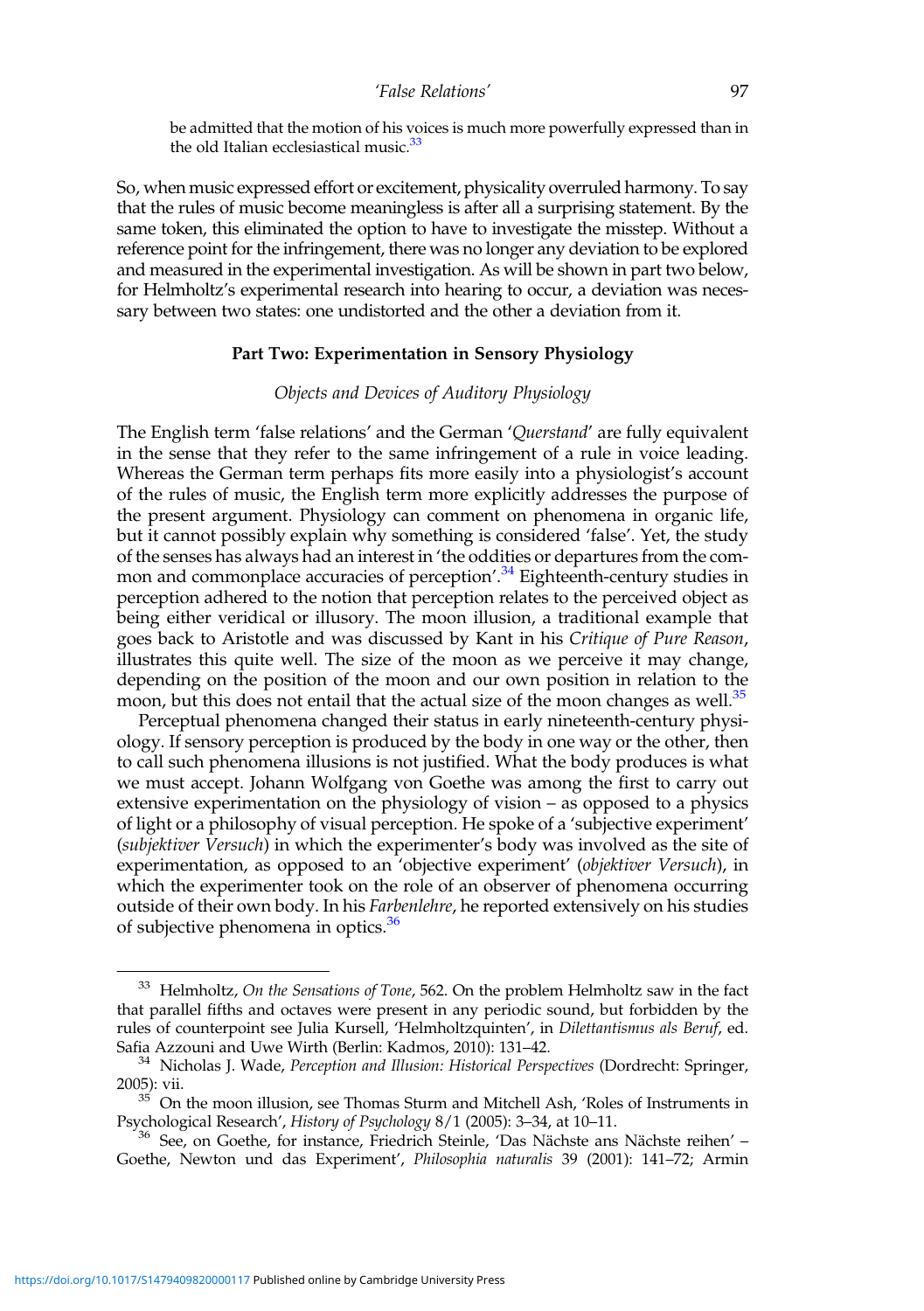Following Goethe, physiologists such as Jan Evangelista Purkyne and Johannes Müller claimed that subjective phenomena in perception occurred just as regularly as any physical phenomena outside of the human body and therefore merited scientific investigation. The point of departure for nineteenth-century physiology was thus the study of these 'subjective phenomena', like the after-images one sees when closing the eyes after just looking into a source of light. After-images clearly demonstrated that the body itself produced phenomena. These phenomena disrupted the discourse on perception that had considered them either as physically demonstrable or as figments of the imagination.

In exactly these terms, the author of an 1805 article on the Tartini tone described the third tone that appears when two strong notes with constant pitch resound. Ulrich Vieth, translator of Thomas Young into German, doubted that the combination tone, as he called the third tone, could be explained as either purely physical or purely imaginative. On the contrary, both explanations seemed valid. Any tone thus would be called a figment of the imagination if the criterion for this was that regular motion results in the perception of a tone.<sup>37</sup> Vieth did not consider sensory physiology suitable to find the answers to his questions – recall that his text was published five years before the first publication of Goethe's *Farbenlehre*. And in fact, for the study of hearing it proved difficult to claim any heard phenomenon as being subjective, yet verifiable at the same time. Johannes Müller, for instance, argued that the rattle of a stagecoach that remains in one's ears for days after travelling could serve as an example. He could not give any advice, though, on how to investigate this phenomenon in a systematic way.

Helmholtz instead scrutinized the wealth of knowledge on sound gathered through the ages in music composition. His preference for periodic sound, that is to say sounds with a clear pitch, privileged Western music for this purpose. Periodic sound was easier to reproduce and to research, and it provoked all kinds of distortions. According to Helmholtz, distortions, in particular, offered insight into the body's production of the sensation of sound and more specifically the limitations of such production. For his research into hearing, he took combination tones as his point of departure. He was able to demonstrate that the third tone occurred in the body as a distortion, which results when two vibrations are superimposed in a small-sized medium, such as in the middle ear.<sup>38</sup>

The article on combination tones perfectly presented his method of auditory physiology. It demonstrated that the body produced sound rather than just channelling vibrations to the mind. For understanding this bodily production of sound, distortion was a privileged measurable object.<sup>39</sup> As long as the coming into being

Schäfer, 'Goethes naturwissenschaftliche Kunstauffassung', in Goethe-Handbuch. Supplemente, ed. Andreas Beyer and Ernst Osterkamp, vol. 3: Kunst (Stuttgart: Metzler, 2011): 183–96; on nineteenth-century sensory physiology, see Jonathan Crary, Techniques of the Observer: On Vision and Modernity in the Nineteenth Century (Cambridge, MA: MIT Press, 1990).

<sup>[</sup>Gerhard Ulrich Anton] Vieth, 'Ueber Combinationstöne, in Beziehung auf einige Streitschriften über sie zweier englischer Physiker, Th. Young und Jo. Gough', Annalen der

Physik 21 (1805): 265–314. <sup>38</sup> H[ermann von] Helmholtz, 'Ueber Combinationstöne', Annalen der Physik und Chemie 175 (1856): 497–540.<br><sup>39</sup> German media studies have pointed to this role of distortion in knowledge production

and the rise of auditory media, starting from Friedrich Kittler, Aufschreibesysteme 1800-1900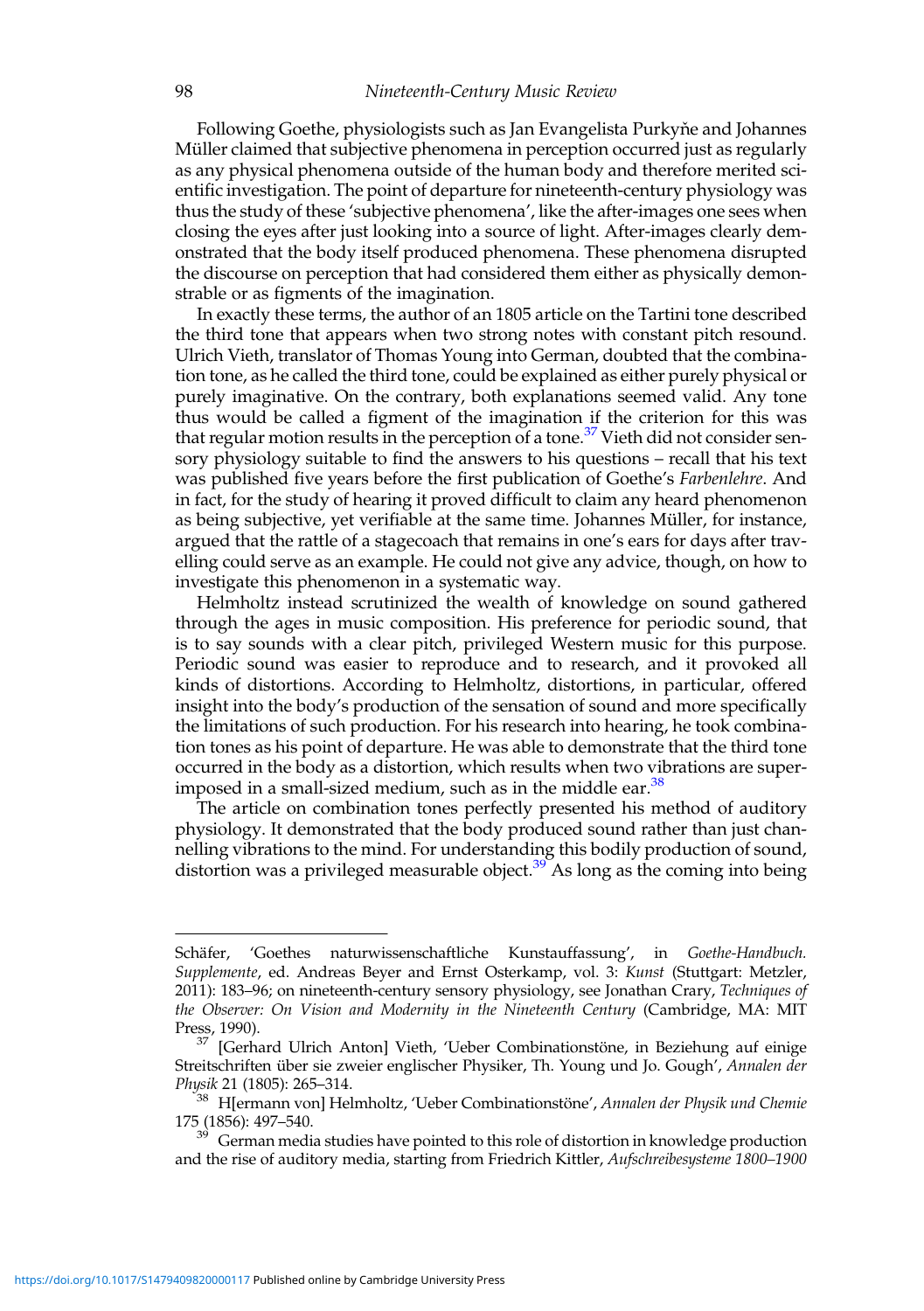of tones themselves was difficult to determine, distortions demonstrated the limits within which tones can be heard. Distortions such as the third tone proved that the ear itself is a site where sound emerges. Distortions, as defined in this way, made hearing perceptible.

Another important aspect of Helmholtz's methodology on combination tones is that the conditions needed for third tone to emerge were dependent on the two initial tones. Not just any sound produced the third note, but a musical tone that was in line with an aesthetics of a beautiful note that was not so far away from Helmholtz's idea of the hydrodynamic equilibrium in musical harmony. So, all the phenomena involved were musical notes, including the distortion itself. As a consequence, the constellation of a third note joining two notes played simultaneously could be easily observed with regard to the resulting intervals. The third tone would either fit, or be in contradiction with, the rules of counterpoint or distort them like a note that was out of tune. In the history of music theory, this third tone even served as a starting point for constructing entire systems of harmony before and after Helmholtz; the treatises by Giuseppe Tartini and Paul Hindemith are prominent examples.<sup>40</sup>

Distortion in this context acquires a second meaning. The combination tones not only witness the limitations of sound emerging in the body, they also function as a potentially disturbing occurrence within the system of musical harmony. This made Helmholtz ask whether the system of rules governing music composition also had taken these occurrences into account. He designed an extended series of experiments in which he scrutinized compositions with respect to the traces of distortion within them. In so doing, he tried to confirm that the 'best' composers had avoided distortion by combination tones. In fact, he found a lack of distortions in Mozart's Ave verum corpus and Palestrina's Stabat mater.<sup>41</sup> In Palestrina, for instance, Helmholtz analysed the chords one by one, and then arranged them on a scale of 'harmoniousness'. The resulting statistics demonstrated that Palestrina's choice of chords avoided the registers in which distortion through difference tones would have been audible. How this particular finding related to voice leading was of no concern to Helmholtz at this point in his research, though.

It is important to note that Helmholtz's work on auditory physiology stood somewhat apart from physiological experimentation more generally. As noted previously, physiology developed rapidly during the nineteenth century. A major factor in this had been the call for a new mode of experimentation. French physiologist François Magendie was among the first to urge his colleagues to adopt experimental methods in his *Précis élémentaire de physiologie* (1817).<sup>42</sup> According to him, physiologists had to renounce the strict coupling between physiology and post-mortem anatomy. Neither the gaze into a corpse, nor a fixed notion of what they should be looking for in it would help physicians to understand the living body. Magendie's

<sup>(</sup>Munich: Fink, 1985) and Bernhard Siegert, Passage des Digitalen. Zeichenpraktiken der neuzei-<br>tlichen Wissenschaften, 1500–1900 (Berlin: Brinkmann und Bose, 2003).

<sup>&</sup>lt;sup>40</sup> Giuseppe Tartini, Trattato di Musica, secondo la vera scienza dell'armonia (Padua: Stamperia del seminario Giovanni Manfrè, 1754); Paul Hindemith, Unterweisung im Tonsatz, vol. 1: Theoretischer Teil (Mainz: Schott, 1937).

 $141$  On this see Julia Kursell, 'A Third Note: Helmholtz, Palestrina, and the Early History of Musicology', *Isis* 106 (2015): 353–66.<br><sup>42</sup> François Magendie, *Précis élémentaire de physiologie*, 2 vols (Paris: Méquignon-Marvis,

<sup>1816</sup>–1817): vol. 1, 6.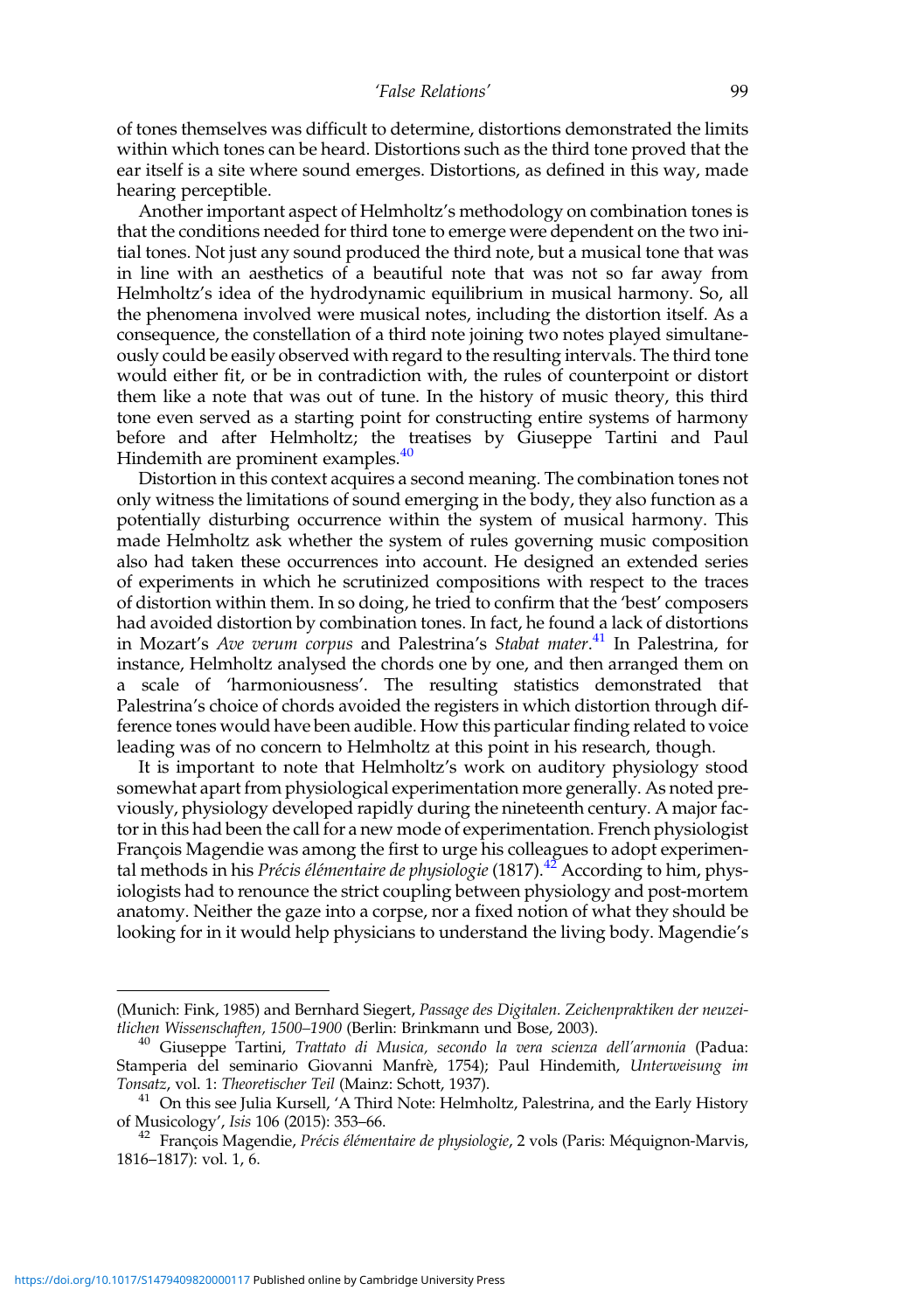own handbook for medical students instead dealt with experimentation extensively.<sup>43</sup>

As explained earlier in this article, physiology eventually succeeded in subjecting living organisms to experimentation, although an understanding of life itself still remained out of reach. For this, experimentation was set on a new footing. Earlier models of experimentation in physics had proposed to test a preformulated hypothesis under the conditions of a controlled experience in order to either confirm or contest it. Such an *experimentum crucis* was not feasible on living objects, however, since most factors of their functioning were unknown. Physiological experimentation instead turned towards an exploratory mode of inquiry.<sup>44</sup> Physiologists provoked the emergence of new phenomena, even though no hypotheses for their explanation were available. The scrutiny of after-images mentioned earlier is an example for this. Physiologists produced extended series of such visual impressions in order to understand the patterns and laws potentially inherent in them. In modern terms, one could say that the physiologists were gathering data, before subjecting the data to a hypothesis.

For the study of hearing, the exploratory mode was problematic. Controlled experimentation imposed additional constraints. Stable reproduction of sounds was by no means easy. More importantly, it dawned to nineteenth-century researchers working in the domain of acoustics that they did not know enough about sound to tell what they heard. Even when it seemed that the same sound was reproduced, this did not guarantee that the auditory experience was the same. Helmholtz's use of music was peculiar in this respect. At first glance, he seems to continue a tradition of using music for identifying, consistently reproducing, and denoting sound. Upon a closer look, though, music appears to have a different function. A comparison with the study of vision can help to clarify this peculiarity.

#### Vision and Hearing

The role of music in Helmholtz's auditory physiology is different in important ways from that of the art of painting in his treatise on physiological optics. In the foreword to the book On the Sensations of Tone he states that music has a different status than the other arts, because musical harmony deals with 'the natural power of immediate sensation':

Music stands in a much closer connection with pure sensation than any of the other arts. The latter rather deal with what the senses apprehend, that is with the images of outward objects, collected by psychical processes from immediate sensation. … It is only in painting that we find colour as an element which is directly appreciated by sensation, without any intervening act of the intellect. On the contrary, in music, the sensations of tone are the material of the art. So far as these sensations are excited in music, we do not create out of them any images of external objects or actions.<sup>45</sup>

<sup>43</sup> On this see Julia Kursell, 'Hearing in the Music of Hector Berlioz', in Nineteenth-Century Opera and the Scientific Imagination, ed. David Trippett and Benjamin Walton (Cambridge: Cambridge University Press, 2019): 109-33.

<sup>&</sup>lt;sup>44</sup> On exploratory experimentation see Friedrich Steinle, Exploratory Experiments: Ampère, Faraday and the Origins of Electrodynamics, trans. Alex Levine (Pittsburgh: University of Pittsburgh Press, 2016).<br><sup>45</sup> Helmholtz, On the Sensations of Tone, 3. Helmholtz, Die Lehre von den Tonempfindungen,

<sup>3:</sup> 'Die Musik steht in einem viel näheren Verhältniss zu den reinen Sinnesempfindungen, als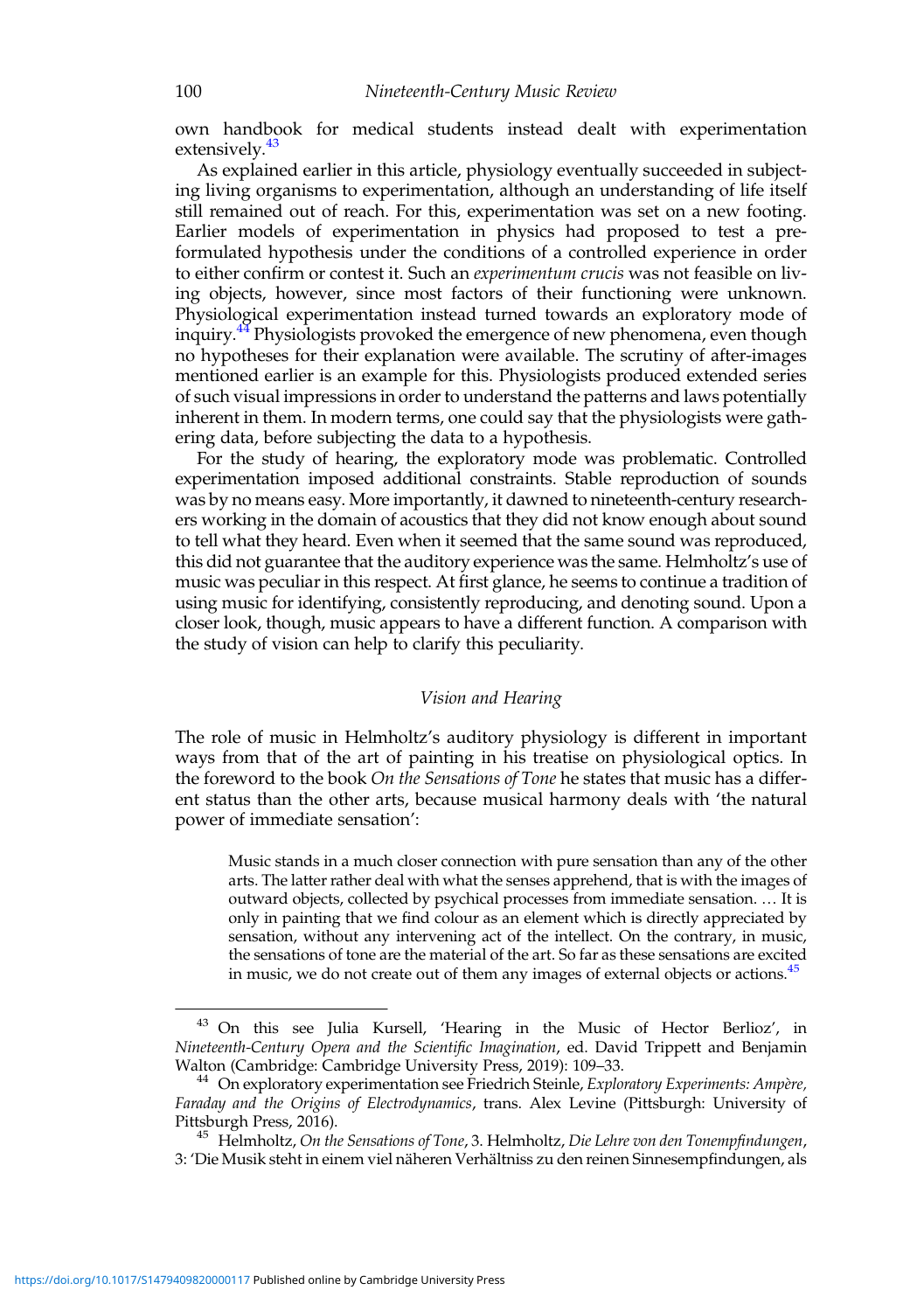Painters eagerly embraced this idea of an immediacy of colour. They looked for new ways to see and depict the world and found them in what Helmholtz explained about vision, not painting.

Music, in contrast, pervades the argument of On the Sensations of Tone. Yet, the reactions of composers to his text only become noticeable in the early twentieth century.<sup>46</sup> Music and visual arts differ in the way they impact and relate to Helmholtz's sensory physiology in a number of ways. The first of these concerns the stability of the objects. Seeing the same thing twice is not the same as hearing the same sound repeated. Yet experimentation needs reiteration. Acoustic experimentation had to ensure that the phenomena under investigation could be stably reproduced. Part of Helmholtz's success in putting acoustics on a new footing was founded on keeping one sound stable until his query into this sound was done, rather than rely on identical reproduction of that sound. He used the siren for this purpose, as well as electro-magnetically produced vibration in tuning forks. Although he was well aware that this excluded transient features in sound perception from the scope of his investigation, he was at pains to demonstrate that there was still enough to be discriminated by the ear and thus to be scrutinized by the physiologist.<sup>47</sup>

A second aspect is that anatomical knowledge about the ear, and especially the neural structures of the organ of hearing, made a leap with technical improvements in microscopy in the mid-nineteenth century. To begin with, the enterprise of presenting a new physiological theory of hearing was triggered by the findings of neurological structures in the inner ear by Marquis Alfonso Corti, who was first to apply the new techniques of microscopy in the ears of mammals. He mentioned in passing that what he saw there resembled the action of a piano, and Helmholtz famously expanded on this idea.<sup>48</sup> Speculation reached its end, though, when it came to the connection between both ears. For the physiologist, it was not evident that the eyes and ears work together in any comparable manner. The optic nerves cross directly behind the eyes and before reaching the brain. Their chiastic juncture could be detected without microscopy and accordingly was known long

sämmtliche übrigen Künste welche es vielmehr mit den Sinneswahrnehmungen, das heisst mit den Vorstellungen von äusseren Objecten zu thun haben, die wir erst mittelst psychischer Processe aus den Sinnesempfindungen gewinnen. … Nur in der Malerei findet sich die Farbe als ein Element, welches unmittelbar von der sinnlichen Empfindung aufgenommen wird, ohne dass sich Acte des Verständnisses einzuschieben brauchen. In der Musik dagegen sind es wirklich geradezu die Tonempfindungen, welche das Material der Kunst bilden; wir bilden aus diesen Empfindungen, wenigstens so weit sie in der Musik zur Geltung kommen, nicht die Vorstellungen äusserlicher Gegenstände und Vorgänge.

 $^{46}$  See Benjamin A. Steege, 'Varèse in vitro: On Attention, Aurality, and the Laboratory', Current Musicology 76 (2003): 25–51; for the context of the Russian avant-garde between ca. 1900 and 1920, see Julia Kursell, Schallkunst: Eine Literaturgeschichte der Musik in der frühen

russischen *Avantgarde* (Munich: Sagner, 2003).<br><sup>47</sup> On this, see Julia Kursell, 'Experiments on Tone Color in Music and Acoustics', Osiris<br>28 (2013): 191–211.

<sup>&</sup>lt;sup>48</sup> On physiological speculation between Corti and Helmholtz, in particular by Emil Harleß and Otto Deiters, see Kursell, Epistemologie des Hörens, 206–10. A compelling overview of the history of research in otology is given in Adam Politzer, Geschichte der Ohrenheilkunde, 2 vols (Stuttgart: Ferdinand Enke, 1907–1911), notwithstanding the bias that stems from Helmholtz's theory of hearing then still being considered valid. For the cultural history of hearing see Veit Erlmann, Reason and Resonance: A History of Modern Aurality (New York: Zone Books, 2010).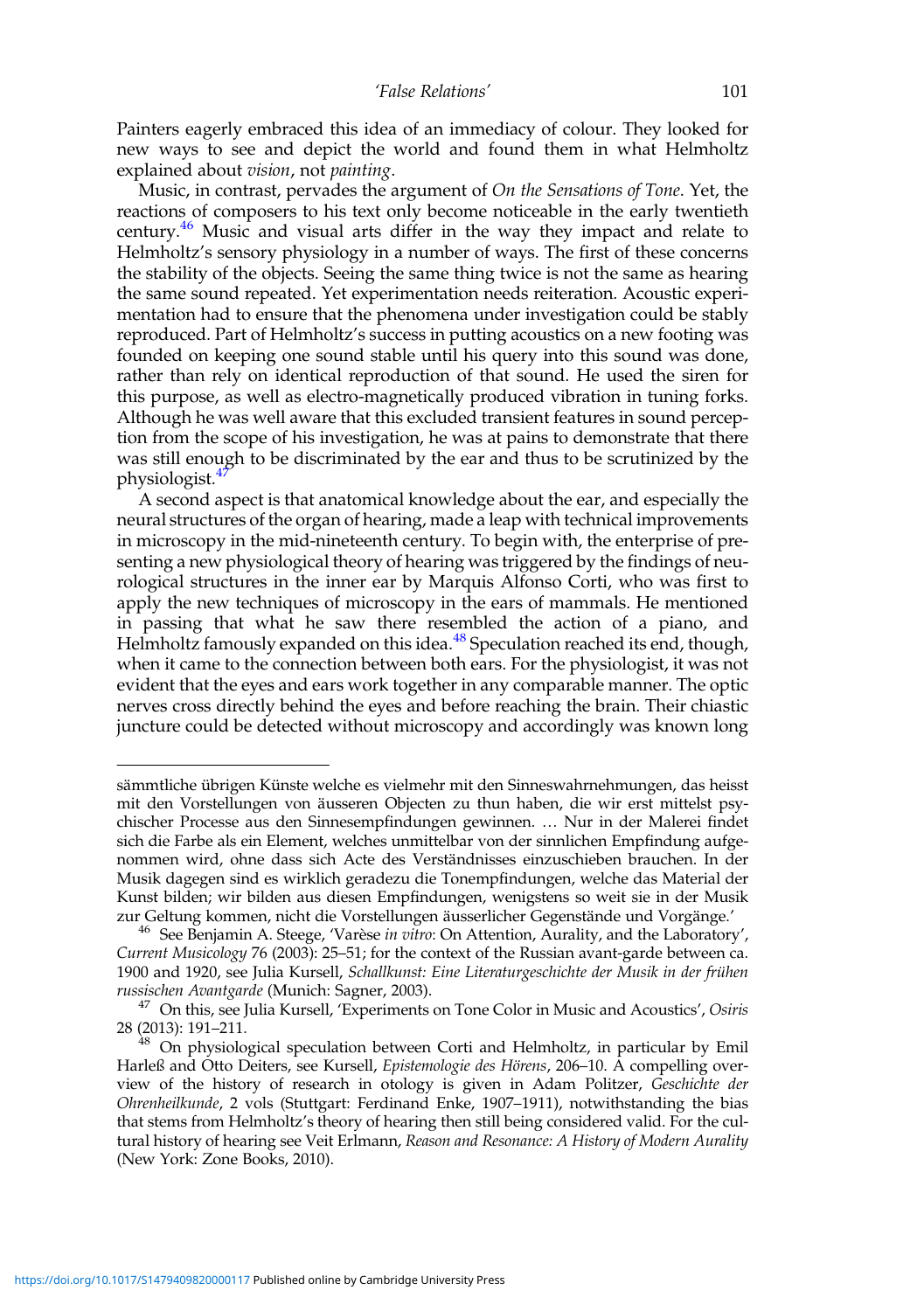before Helmholtz. Nothing of the same sort was known for the two ears. It took until the end of the century for microscopic neuroanatomists to discover the complex and tiny structures that connect the acoustic nerves before the brain.

Helmholtz therefore treated the ears like two independent organs. He considered the way in which auditory data from the two ears merged to be the same as the way in which we combine input from different senses. Not long before he started working on sensory physiology, astronomers had stumbled upon the phenomenon that sense data from different organs are synchronized differently in each individual. The consistent deviations among the personnel who notated the passing of stars in the telescope to the beat of a pendulum could only be explained based on each member's individual manner of relating auditory and visual perception. This individual footprint of correlating beat and vision was termed the 'personal equation'.<sup>49</sup> If the two ears had to be considered independent, then their combination was likely to result in equally individual manners of concatenating input. For Helmholtz, this was a reason to leave out binocular hearing in his auditory physiology, whereas in his physiological optics binocular vision provided an important share of the examples he discussed in the part that dealt with higher order physiological processes in vision.

This takes us to a third aspect in the comparison. Vision and hearing yield different ways of dealing with the cognitive aspects of perception. Both books follow roughly the same three-part structure, which in turn derives from Helmholtz's distinction of three levels in his concept of sensory physiology. He explains further in the preface to On the Sensations of Tone:

First we have to discover how the agent reaches the nerves to be excited, as light for the eye and sound for the ear. This may be called the physical part of the corresponding physiological investigation. Secondly we have to investigate the various modes in which the nerves themselves are excited, giving rise to their various sensations, and finally the laws according to which these sensations result in mental images of determinate external objects, that is, in perceptions. Hence we have secondly a specially physiological investigation for sensations, and thirdly, a specially psychological investigation for perceptions'.<sup>50</sup>

The third part of Helmholtz's Treatise on Physiological Optics dealt with experimenting on the 'unconscious inferences' we make when dealing with two sources of optical input. A simple experiment could consist in closing one eye and then comparing the way in which the impression of a shiny surface is reduced to a stark contrast in the subsequent view of that surface. This experiment points to some unconscious operation that merges both visual impressions into a third quality, namely the perception of the shiny surface. This unconsciously occurring inference explains why we see the stark contrasts on both surfaces at slightly different locations merge. The contrast is due to a reflection on that surface; it is not a feature of that surface's colour.

<sup>&</sup>lt;sup>49</sup> See Simon Schaffer, 'Astronomers Mark Time: Discipline and the Personal Equation', Science in Context 2 (1988): 115–45.

 $50$  Helmholtz, On the Sensations of Tone, 5. In his optics, Helmholtz explicitly uses the somewhat awkward terms 'physical physiology', 'physiological physiology' and 'psychological physiology', thereby emphasizing that the 'psychological part of the investigation' is nevertheless part of physiology.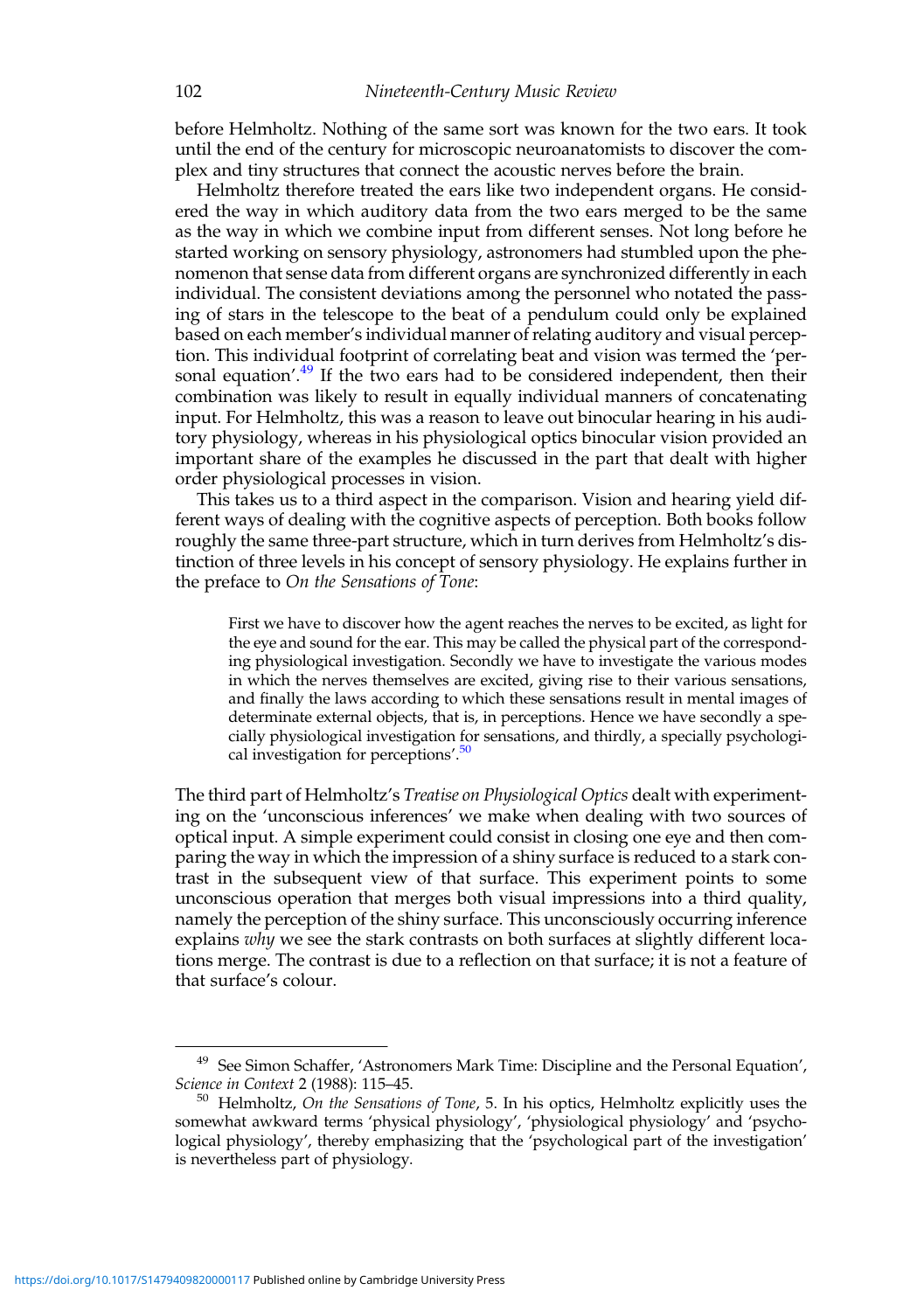The way in which the experimental physiologist reached this insight consisted of a simple change in the perceptual condition. Closing the eyes alternately revealed the different location of the contrast on the perceived surface. The inference thereby became a conscious one. On a higher level of abstraction, the change in the condition could be called a 'defamiliarization' of vision. Various instruments were used, and sometimes explicitly devised, for experiments that forced the subject into perceptual situations, in which such unconscious inference was interrupted. The stereoscope is one example, which used a combination of mirrors to swap the images between the left and right eyes.<sup>51</sup> Helmholtz also used very simple ways to achieve defamiliarization, like closing one eye or bending over so as to look between one's legs.

According to Helmholtz, timbre was the equivalent to such unconscious concatenation in hearing – not in the least because humans can distinguish timbre with one ear only. Concatenation had to be understood more literally in this case. As is well known, Helmholtz assumed that the ear operates like a mathematician using Fourier analysis. The theorem proposed by Jean Baptiste Joseph Fourier in 1822 postulated that any periodic function could be analysed into simple parts of sinusoidal shape in integer ratios. Fourier himself had suggested that his theorem might prove useful for understanding the motion of a vibrating string, but had not mentioned the sense of hearing. Georg Simon Ohm later postulated that the same theorem could be applied to the tones of music and more generally to any periodic sound. In his first article, a mistake in his calculus made him infer that we hear only one note where there are several frequencies (he obtained an infinite amplitude for the fundamental frequency). Another physicist, August Seebeck, detected the mistake and flatly denied the postulate altogether. In his last paper on acoustics from 1846, Seebeck nevertheless conceded that Fourier analysis was probably the means to analyse tones and went on to speculate that this might relate to timbre, but did not delve into the matter. Ohm by then had already given up on acoustics; Seebeck died prematurely in 1849.

Helmholtz did not credit Seebeck for this insight, nor the otherwise unknown school teacher from Königsberg named Eduard Brandt, whose posthumously published paper informs the reader that he had shown his ideas on Fourier analysis and timbre to Helmholtz in the summer of 1855, shortly before the latter left Königsberg for Bonn. These ideas concerned the following postulation: if the analysis of periodic waves yielded different results for different timbres, then the distinction of timbre by the ear could, inversely, be related to Fourier analysis. Helmholtz pursued this idea, crediting Ohm for naming the insight that periodic sound could be analysed in the terms of Fourier analysis, while keeping the decisive insight into how Fourier's theorem could be linked to hearing for himself. As opposed to Brandt, Helmholtz also provided a label for the distinction. Differentiating shades of timbre from now on would refer to 'Klangfarbe'.<sup>52</sup>

 $51$  On the stereoscope see Thomas L. Hankins and Robert J. Silverman, Instruments and the Imagination (Princeton: Princeton University Press, 1995): 148–77; see also Steege, Helmholtz and the Modern Listener, 130–48.<br><sup>52</sup> [Eduard] Brandt, 'Ueber Verschiedenheit des Klanges (Klangfarbe)', Annalen der

Physik und Chemie 188 (1861): 324–36. See Kursell, Epistemologie des Hörens, 174–9; ead., 'Klangfarbe um 1850: Ein epistemischer Raum', in Wissensgeschichte des Hörens in der Moderne, ed. Netzwerk Hörwissen im Wandel (Berlin: De Gruyter, 2017): 21–39. To my knowledge, the notion of the acoustic spectrum is not used in the nineteenth century, see for example Kursell, 'Klangfarbe', in Handbuch Sound: Geschichte, Begriffe, Ansätze, ed.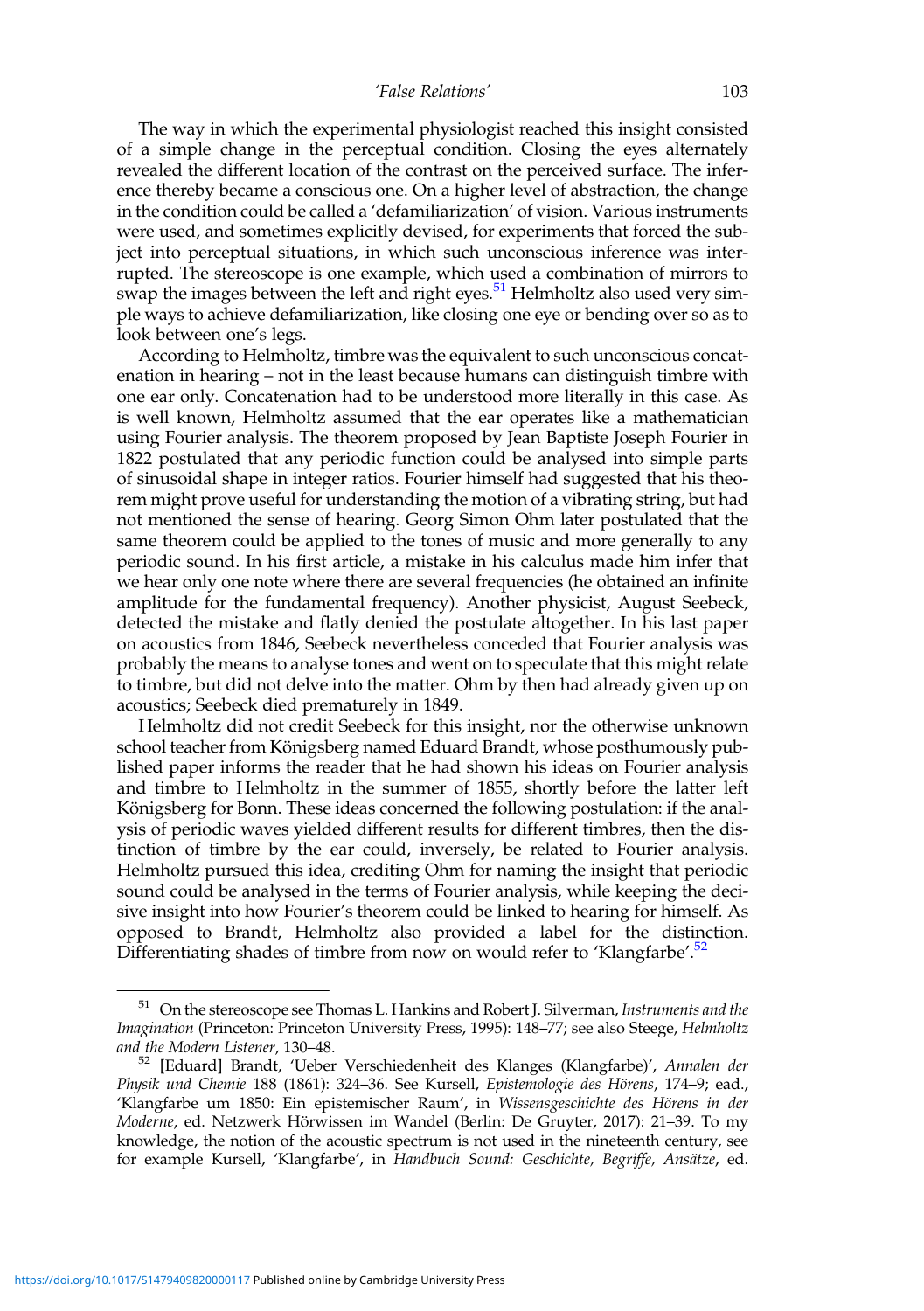Starting from the Fall of 1855, Helmholtz worked on devising an experimentum crucis for this hypothesis: if the ear proved capable in distinguishing a minimal timbral difference between periodic sounds, then Fourier's theorem would become meaningful. Just as the analysis of different shapes of periodic waves resulted in different patterns of sinusoidal components according to Fourier's theorem, so these same patterns could be considered to designate a difference in timbre for the human ear.

Although timbre took on the role of binocular vision in the sense of showing how sensations merge into higher-level perceptions, it did not serve as the main example in the third part of the book. Instead, harmony and voice leading – or rather, the topography of periodic sound – provided the subject matter for the psychological physiology of hearing. Here, he questioned the extent to which musical systems can be reduced to Fourier analysis, providing a trigonometric space in which hearing detects affinities between the sounds of instruments. $53$ Many musical instruments exhibit harmonic spectra and thereby suggest that humans had reacted to this feature in sound. Based on this observation, Helmholtz again and again questioned the systems of rules that had yielded musical systems, whether in other places of the world like China and Persia or in other times like Greek Antiquity or the Italian Renaissance.<sup>54</sup>

#### Deviation as a Research Device

The experimental setups for a psychological physiology of hearing used neither defamiliarization nor did they focus on distortion. Distortion shed light on the normal functioning of the body. For this, distortion (in the sense of Helmholtz) had to be seen as a physiological feature itself. Defamiliarization, in turn, relied on everyday understandings. Against the background of unquestioned features in perception, its functioning became accessible to the experimenter.

Unfamiliar modes of hearing were difficult to achieve and to deal with, as Helmholtz knew. He kept polemicizing against his contemporaries to whom it did not occur that a discussion of locally or historically distant ways of music-making could not be carried out by playing the music in question on a piano. Helmholtz himself exploited this very difference between listening habits in his work. Whether he discussed Greek and medieval music theory, Renaissance composition, or Chinese and Arabic scales, he always emphasized that in using other instruments, the musicians did not have the habit of hearing equal temperament. Such distant instances of listening habits, therefore, were the ideal space for setting up an experiment. For this he devised a harmonium in a system of (almost) just intonation. The harmonium was less an instrument

Daniel Morat and Hansjakob Ziemer (Stuttgart: Metzler, 2016): 57–62, and ead., 'Hearing in

 $53$  On the notion of affinity that Helmholtz uses also in the title of this third section, see Steege, Helmholtz and the Modern Listener; for an overview of theories of timbre as geometrical space, see Daniel Muzzulini, Genealogie der Klangfarbe (Bern: Peter Lang, 2006).

<sup>&</sup>lt;sup>54</sup> For his work on Greek music theory see Julia Kursell, 'Musiktheorie hören: Hermann von Helmholtz und die griechische Antike', MusikTheorie: Zeitschrift für Musikwissenschaft 22 (2007): 337–48; on Persian music theory see ead., 'Fine-tuning Philology: Helmholtz's Investigation Into Ancient Greek and Persian Scales', History of Humanities 2 (2017): 345–59.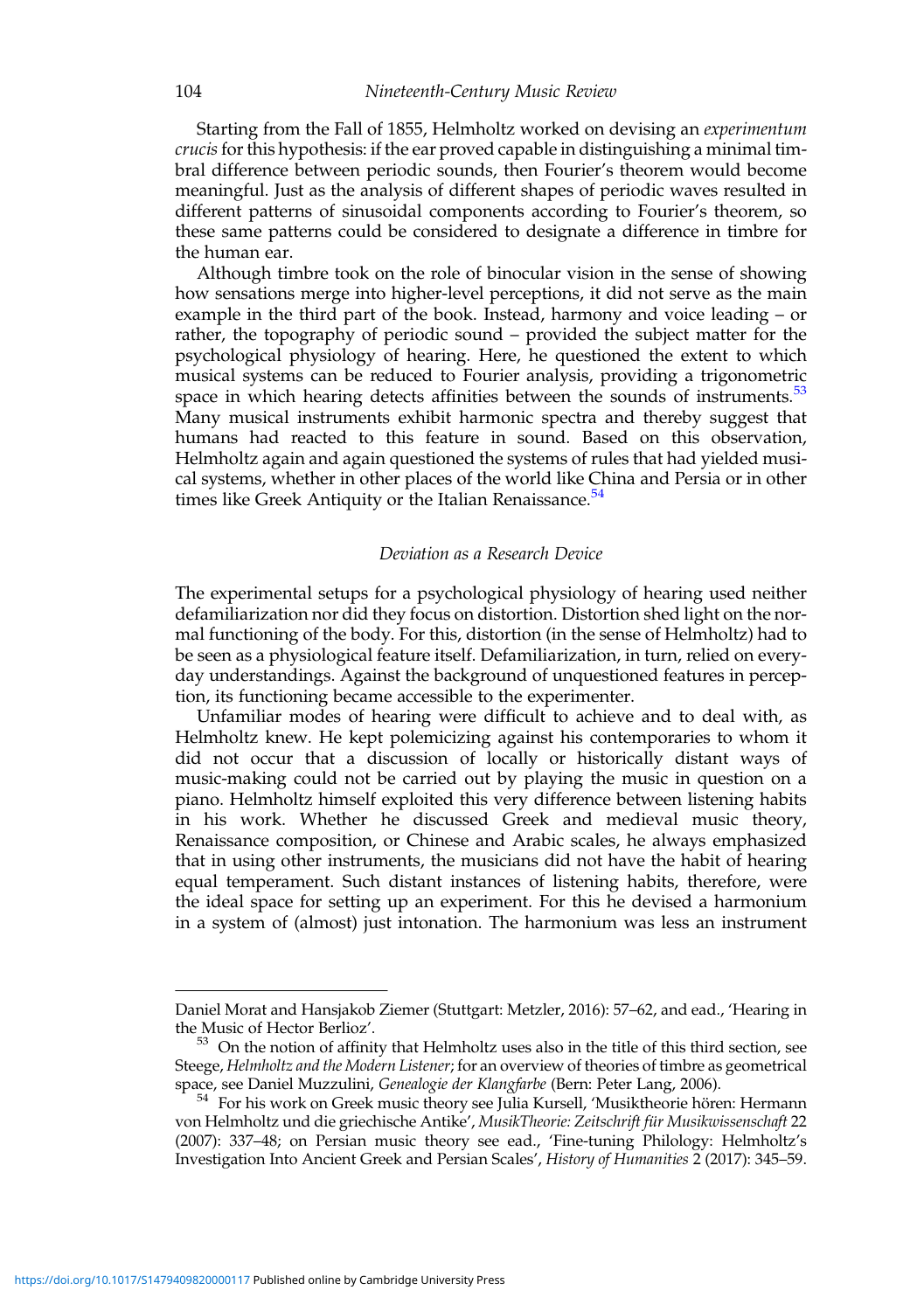for re-enacting distant music than for producing a significant deviation from present habits.

Helmholtz's polemics against the piano as a tool for understanding distant instances of music was grounded in his empiricist stance towards perception. He argued that perception is not an innate human faculty, but it must be learned. Learning how to perceive always occurred under concrete historical and material conditions. Nineteenth-century music theorists, more often than not, had acquired their musical skills using a piano. One could not expect them on these grounds to intuit, for instance, the fine distinctions of melodic modes in Greek theory, not to speak of the latter's affective contents.

The effects of learning, though, were likely to be just as much individually determined as the concatenation of the perception from both ears. So, the problem remained just how to ask a valid question about them. The investigation of distant listening habits offered a solution. He read both music theory sources and composition as descriptions of different conditions for learning to hear. On the harmonium, he tested whether those conditions might indeed produce effects that went unnoticed on a piano, but would came to the fore when played with the stable and sharp sounds of the harmonium. These experimentally produced sounds were significantly different, yet valid cases of making sense from hearing periodic sound under conditions Helmholtz could not have invented himself. Music, in this way, became a reservoir of producing cases for creating significant deviation.

#### Conclusion and Outlook

Looking back from the top of a mountain, it is easy to recognize the straight way one might have gone, instead of the crooked path one actually took. Helmholtz himself once described his experimental endeavours in this way.<sup>55</sup> 'False relations' are one of the stumbling blocks that forced him to take a detour in his research. They demarcate the line between an experimental procedure in need of some kind of deviation and a musical practice that depended on the fluency of a given system of rules. The peculiar constellation of rules and expressive infringements that false relations entailed led beyond the confines of physiological research. In other words, they demarcated the line between physiology and aesthetics. Helmholtz steered towards this line, but he did not transgress it.

Helmholtz's comment that the rules of harmony become meaningless when expression dictates change reads today like a prediction of the changes that music underwent after 1900. By then, a new definition of cross relations had already been given in the new standard encyclopaedia, Hugo Riemann's Musiklexicon (1882). Without reference to the old rules of *mi contra fa*, Riemann defined false relation as 'the conspicuous appearance, and one the effect of which is unpleasant to the ear, of a chromatically changed note in a part other than the one in which it could have been reached by the step of a semitone'.<sup>56</sup>

Unlike previous authors, Riemann went on to attribute the unpleasant effect of the phenomenon to 'insufficient comprehension' of the harmonic relationship. Accordingly, the effect would change if one was confronted with false relations more frequently:

<sup>&</sup>lt;sup>55</sup> Cf. Helmholtz, *Vorträge und Reden*, vol. 1, 14.<br><sup>56</sup> Hugo Riemann, *Dictionary of Music* (London: Augener, 1896): 229.